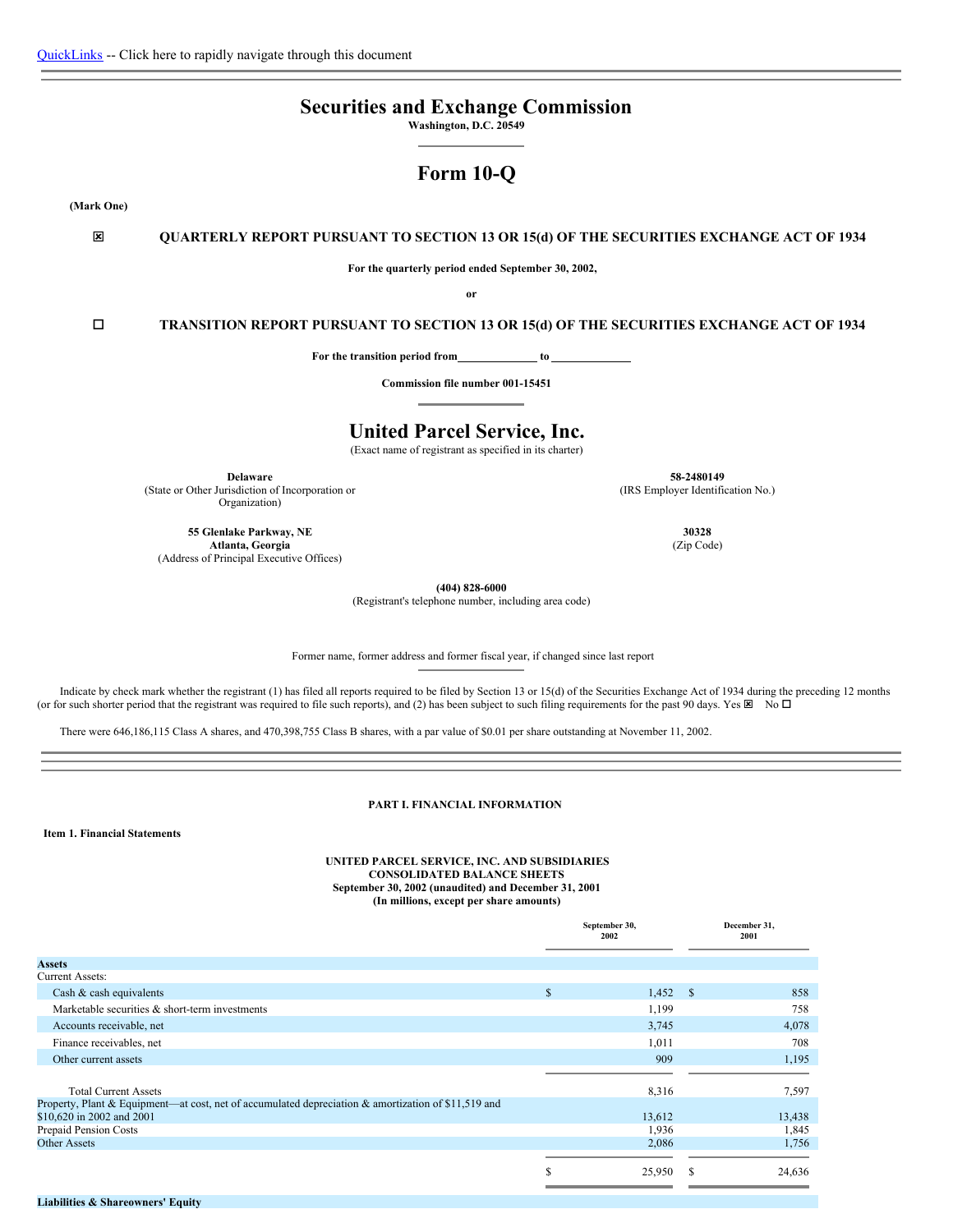Current Liabilities:

| Current maturities of long-term debt and commerical paper                                                        | $\mathbb{S}$ | 1,292                    | <sup>S</sup> | 518    |
|------------------------------------------------------------------------------------------------------------------|--------------|--------------------------|--------------|--------|
| Accounts payable                                                                                                 |              | 1,997                    |              | 1,899  |
| Accrued wages & withholdings                                                                                     |              | 1.816                    |              | 1.169  |
| Other current liabilities                                                                                        |              | 1,058                    |              | 1,200  |
|                                                                                                                  |              |                          |              |        |
| <b>Total Current Liabilities</b>                                                                                 |              | 6.163                    |              | 4,786  |
| Long-Term Debt                                                                                                   |              | 3,558                    |              | 4,648  |
| Accumulated Postretirement Benefit Obligation, Net                                                               |              | 1,234                    |              | 1,130  |
| Deferred Taxes, Credits & Other Liabilities                                                                      |              | 4,038                    |              | 3,824  |
| Shareowners' Equity:                                                                                             |              |                          |              |        |
| Preferred stock, no par value, authorized 200 shares, none issued                                                |              |                          |              |        |
| Class A common stock, par value \$.01 per share, authorized 4,600 shares, issued 656 and 772 in 2002             |              |                          |              |        |
| and 2001                                                                                                         |              |                          |              | 8      |
| Class B common stock, par value \$.01 per share, authorized 5,600 shares, issued 461 and 349 in 2002<br>and 2001 |              | 4                        |              | 3      |
| Additional paid-in capital                                                                                       |              | $\overline{\mathcal{E}}$ |              | 414    |
| Retained earnings                                                                                                |              | 11,276                   |              | 10,162 |
| Accumulated other comprehensive loss                                                                             |              | (333)                    |              | (339)  |
| Deferred compensation arrangements                                                                               |              | 84                       |              | 47     |
|                                                                                                                  |              |                          |              |        |
|                                                                                                                  |              | 11.041                   |              | 10.295 |
| Less: Treasury stock (1 shares in 2002 and 2001)                                                                 |              | (84)                     |              | (47)   |
|                                                                                                                  |              |                          |              |        |
|                                                                                                                  |              | 10,957                   |              | 10,248 |
|                                                                                                                  | S            | 25,950                   |              | 24,636 |
|                                                                                                                  |              |                          |              |        |

See notes to unaudited consolidated financial statements.

2

#### **UNITED PARCEL SERVICE, INC. AND SUBSIDIARIES STATEMENTS OF CONSOLIDATED INCOME Three and Nine Months Ended September 30, 2002 and 2001 (In millions, except per share amounts) (unaudited)**

|                                                                                       |    |       | <b>Three Months</b><br><b>Ended</b><br>September 30, |       |              |        |               |        |
|---------------------------------------------------------------------------------------|----|-------|------------------------------------------------------|-------|--------------|--------|---------------|--------|
|                                                                                       |    | 2002  |                                                      | 2001  |              | 2002   |               | 2001   |
| Revenue                                                                               | \$ | 7,754 | $\mathbb{S}$                                         | 7,398 | $\mathbb{S}$ | 23,015 | $\mathbb{S}$  | 22,324 |
| Operating Expenses:                                                                   |    |       |                                                      |       |              |        |               |        |
| Compensation and benefits                                                             |    | 4,520 |                                                      | 4,306 |              | 13,404 |               | 12,826 |
| Other                                                                                 |    | 2,284 |                                                      | 2,149 |              | 6,686  |               | 6,570  |
|                                                                                       |    | 6,804 |                                                      | 6,455 |              | 20,090 |               | 19,396 |
| Operating Profit                                                                      |    | 950   |                                                      | 943   |              | 2,925  |               | 2,928  |
| Other Income and (Expense):                                                           |    |       |                                                      |       |              |        |               |        |
| Investment income                                                                     |    | 20    |                                                      | 34    |              | 44     |               | 126    |
| Interest expense                                                                      |    | (30)  |                                                      | (45)  |              | (121)  |               | (136)  |
|                                                                                       |    | (10)  |                                                      | (11)  |              | (77)   |               | (10)   |
| Income Before Income Taxes And Cumulative Effect of Change In Accounting Principle    |    | 940   |                                                      | 932   |              | 2,848  |               | 2,918  |
| <b>Income Taxes</b>                                                                   |    | 362   |                                                      | 364   |              | 1,096  |               | 1,138  |
| Income Before Cumulative Effect of Change In Accounting Principle                     |    | 578   |                                                      | 568   |              | 1,752  |               | 1,780  |
| Cumulative Effect of Change In The Method Of Accounting For Derivatives, Net of Taxes |    |       |                                                      |       |              |        |               | (26)   |
| Net Income                                                                            | \$ | 578   | \$                                                   | 568   | \$           | 1,752  | <sup>\$</sup> | 1,754  |
| Basic Earnings Per Share Before Cumulative Effect Of Change In Accounting Principle   | S  | 0.52  | \$                                                   | 0.50  | \$           | 1.57   | S             | 1.58   |
| <b>Basic Earnings Per Share</b>                                                       | \$ | 0.52  | \$                                                   | 0.50  | \$           | 1.57   | \$            | 1.56   |
| Diluted Earnings Per Share Before Cumulative Effect Of Change In Accounting Principle | S  | 0.51  | \$                                                   | 0.50  | \$           | 1.55   | S             | 1.55   |
| <b>Diluted Earnings Per Share</b>                                                     | \$ | 0.51  | \$                                                   | 0.50  | \$           | 1.55   | $\mathbb{S}$  | 1.53   |

See notes to unaudited consolidated financial statements.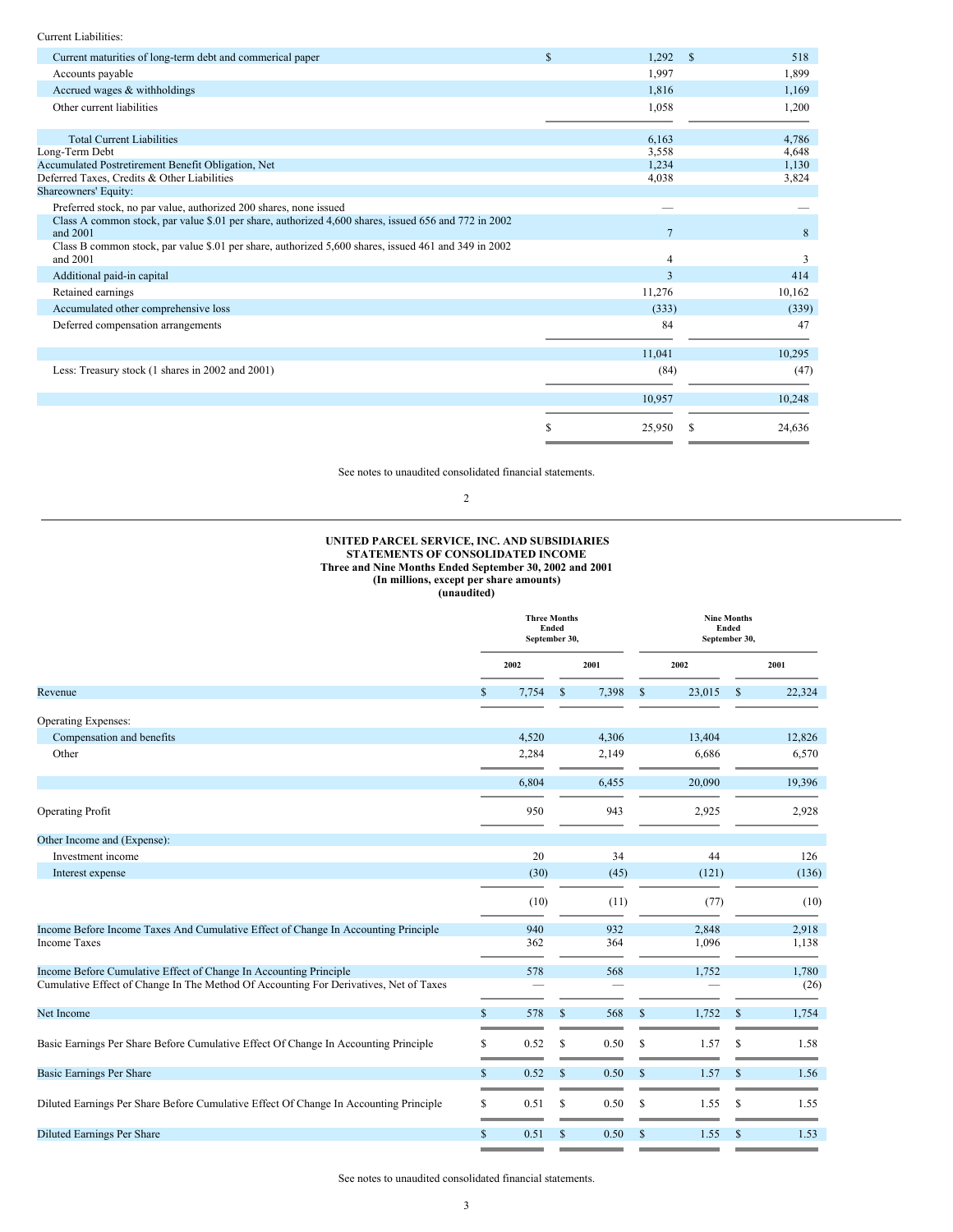#### **UNITED PARCEL SERVICE, INC. AND SUBSIDIARIES CONSOLIDATED STATEMENT OF SHAREOWNERS' EQUITY Nine Months Ended September 30, 2002 (In millions, except per share amounts) (unaudited)**

|                                                               |                | <b>Class A</b><br><b>Common Stock</b> |               | <b>Class B</b><br><b>Common Stock</b> |    | <b>Additional</b>  |                      | Accumulated<br>Other  | <b>Deferred</b>                     |               | <b>Treasury Stock</b> |
|---------------------------------------------------------------|----------------|---------------------------------------|---------------|---------------------------------------|----|--------------------|----------------------|-----------------------|-------------------------------------|---------------|-----------------------|
|                                                               | <b>Shares</b>  | Amount                                | <b>Shares</b> | Amount                                |    | Paid-In<br>Capital | Retained<br>Earnings | Comprehensive<br>Loss | Compensation<br><b>Arrangements</b> | <b>Shares</b> | Amount                |
| Balance, January 1, 2002                                      | 772            | 8<br>$\mathcal{S}$                    | 349 \$        |                                       | 3S | 414 \$             | $10,162$ \$          | $(339)$ \$            | 47                                  |               | $(1)$ \$<br>$(47)$ \$ |
| Comprehensive income:                                         |                |                                       |               |                                       |    |                    |                      |                       |                                     |               |                       |
| Net income                                                    |                |                                       |               |                                       |    |                    | 1,752                |                       |                                     |               |                       |
| Foreign currency adjustments                                  |                |                                       |               |                                       |    |                    |                      | 2                     |                                     |               |                       |
| Unrealized gain (loss) on marketable<br>securities            |                |                                       |               |                                       |    |                    |                      | (13)                  |                                     |               |                       |
| Unrealized gain (loss) on cash flow<br>hedges                 |                |                                       |               |                                       |    |                    |                      | 17                    |                                     |               |                       |
| Comprehensive income                                          |                |                                       |               |                                       |    |                    |                      |                       |                                     |               |                       |
|                                                               |                |                                       |               |                                       |    |                    |                      |                       |                                     |               |                       |
| Dividends (\$0.57 per share)                                  |                |                                       |               |                                       |    |                    | (638)                |                       |                                     |               |                       |
| Stock award plans                                             | $\mathfrak{F}$ |                                       |               |                                       |    | 89                 |                      |                       |                                     |               |                       |
| Common stock purchases                                        | (10)           | —                                     |               |                                       |    | (572)              |                      |                       |                                     |               |                       |
| Common stock issuances                                        |                |                                       |               |                                       |    | 72                 |                      |                       |                                     |               |                       |
| Common stock held for deferred<br>compensation arrangements   |                |                                       |               |                                       |    |                    |                      |                       | 37                                  |               | (37)                  |
| Conversion of Class A Common<br>stock to Class B Common stock | (112)          | (1)                                   | 112           |                                       |    |                    |                      |                       |                                     |               |                       |
| Balance, September 30, 2002                                   | 656            | 7<br>-S                               | 461S          |                                       | 4S | 3S                 | $11,276$ \$          | $(333)$ \$            | 84                                  |               | $(84)$ \$<br>$(1)$ \$ |

See notes to unaudited consolidated financial statements.

# 4

### **UNITED PARCEL SERVICE, INC. AND SUBSIDIARIES CONSOLIDATED STATEMENTS OF CASH FLOWS Nine Months Ended September 30, 2002 and 2001 (In millions) (unaudited)**

|                                                                            |            | <b>Nine Months</b><br>Ended<br>September 30, |
|----------------------------------------------------------------------------|------------|----------------------------------------------|
|                                                                            | 2002       | 2001                                         |
| Cash flows from operating activities:                                      |            |                                              |
| Net income                                                                 | 1,752<br>S | 1,754<br>S                                   |
| Adjustments to reconcile net income to net cash from operating activities: |            |                                              |
| Depreciation and amortization                                              | 1,086      | 1,017                                        |
| Postretirement benefits                                                    | 104        | 84                                           |
| Deferred taxes, credits and other                                          | 80         | 178                                          |
| Stock award plans                                                          | 361        | 386                                          |
| Changes in assets and liabilities, net of effect of acquisitions:          |            |                                              |
| Accounts receivable, net                                                   | 328        | 611                                          |
| Finance receivables, net                                                   | (581)      | (504)                                        |
| Other current assets                                                       | 492        | 352                                          |
| Prepaid pension costs                                                      | (91)       | (241)                                        |
| Accounts payable                                                           | 98         | (249)                                        |
| Accrued wages and withholdings                                             | 344        | 319                                          |
| Dividends payable                                                          | (212)      | (192)                                        |
| Income taxes payable                                                       | (79)       | 641                                          |
| Other current liabilities                                                  | 210        | (47)                                         |
|                                                                            |            |                                              |
| Net cash from operating activities                                         | 3,892      | 4,109                                        |
|                                                                            |            |                                              |
| Cash flows from investing activities:                                      |            |                                              |
| Capital expenditures                                                       | (1,246)    | (1, 931)                                     |
| Disposals of property, plant and equipment                                 | 48         | 80                                           |
| Purchases of marketable securities and short-term investments              | (2,046)    | (2,775)                                      |
| Sales and maturities of marketable securities and short-term investments   | 1,572      | 2,666                                        |
| Payments for acquisitions, net of cash acquired                            | (14)       | (433)                                        |
| Other asset receipts (payments)                                            | (18)       | (73)                                         |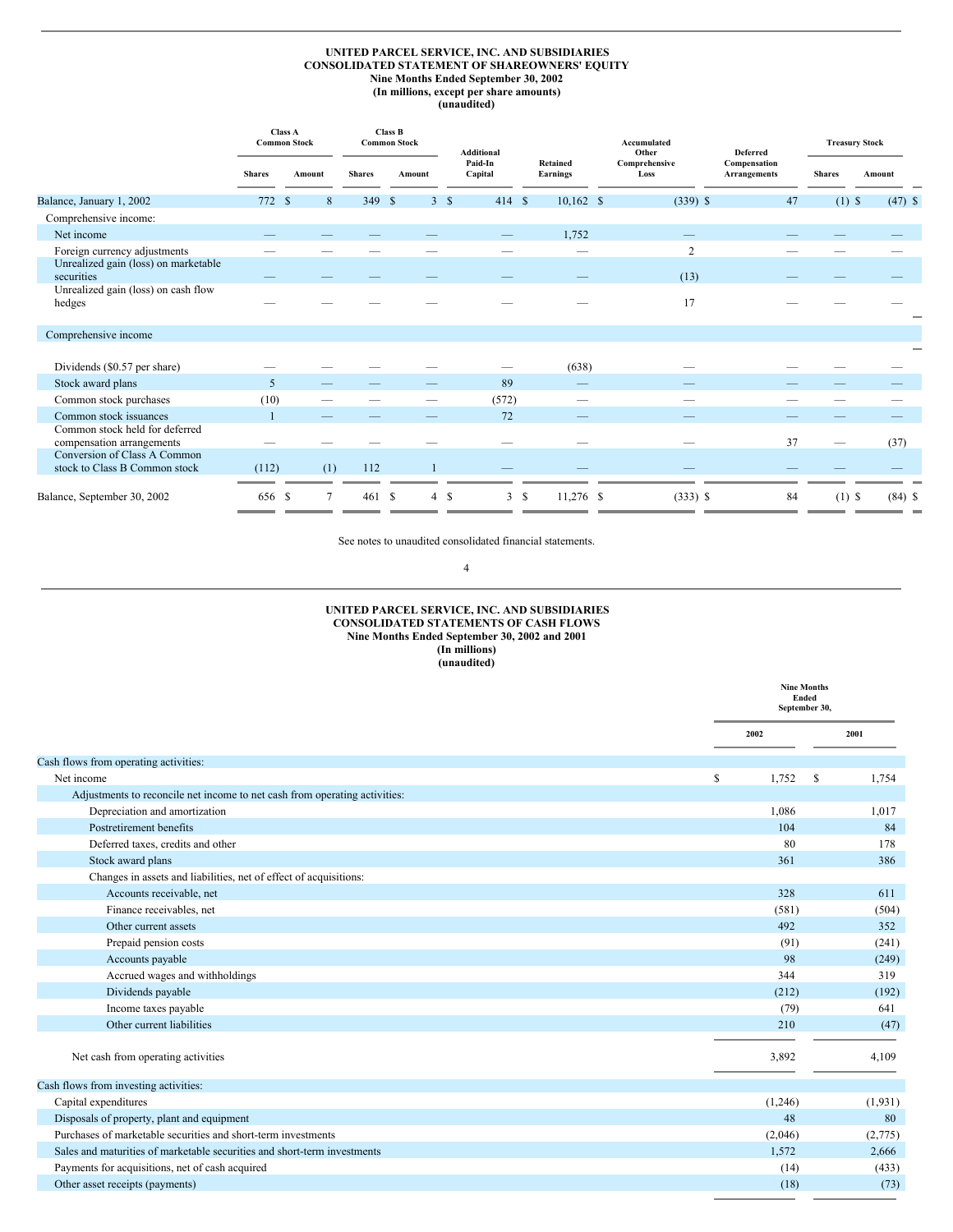| Net cash used in investing activities                                                | (1,704)             | (2, 466)            |
|--------------------------------------------------------------------------------------|---------------------|---------------------|
| Cash flows from financing activities:                                                |                     |                     |
| Proceeds from borrowings                                                             | 347                 | 1,845               |
| Repayments of borrowings                                                             | (754)               | (854)               |
| Purchases of common stock                                                            | (572)               | (1,716)             |
| Issuances of common stock pursuant to stock awards and employee stock purchase plans | 96                  | 208                 |
| Dividends                                                                            | (638)               | (644)               |
| Other transactions                                                                   | (82)                | (69)                |
|                                                                                      |                     |                     |
| Net cash used in financing activities                                                | (1,603)             | (1,230)             |
| Effect of exchange rate changes on cash                                              | 9                   | 11                  |
| Net increase in cash and cash equivalents                                            | 594                 | 424                 |
| Cash and cash equivalents:<br>Beginning of period                                    | 858                 | 879                 |
|                                                                                      |                     |                     |
| End of period                                                                        | 1,452               | 1,303<br>S          |
| Cash paid during the period for:                                                     |                     |                     |
| Interest (net of amount capitalized)                                                 | 125<br>$\mathbf{s}$ | <sup>\$</sup><br>93 |
|                                                                                      |                     |                     |
| Income taxes                                                                         | 1,124               | 264                 |
|                                                                                      |                     |                     |

See notes to unaudited consolidated financial statements.

<span id="page-3-0"></span>5

#### **UNITED PARCEL SERVICE, INC. AND SUBSIDIARIES**

## **NOTES TO UNAUDITED CONSOLIDATED FINANCIAL STATEMENTS**

1. For interim consolidated financial statement purposes, we compute our tax provision on the basis of our estimated annual effective income tax rate, and provide for accruals under our various employee benefit plans for each three month period based on one quarter of the estimated annual expense.

2. In our opinion, the accompanying interim, unaudited, consolidated financial statements contain all adjustments (consisting of normal recurring accruals) necessary to present fairly our financial position as of September 30, 2002, our results of operations for the three and nine months ended September 30, 2002 and 2001, and cash flows for the nine months ended September 30, 2002 and 2001. The results reported in these consolidated financial statements should not be regarded as necessarily indicative of results that may be expected for the entire year. The interim financial statements should be read in conjunction with the audited consolidated financial statements and notes thereto included in our Annual Report on Form 10-K for the year ended December 31, 2001.

Certain prior period amounts have been reclassified to conform to the current period presentation.

3. The following table sets forth the computation of basic and diluted earnings per share (in millions except per share amounts):

|                                                     |              | <b>Three Months Ended</b><br>September 30, |               |       | <b>Nine Months Ended</b><br>September 30, |       |               |       |
|-----------------------------------------------------|--------------|--------------------------------------------|---------------|-------|-------------------------------------------|-------|---------------|-------|
|                                                     |              | 2002                                       |               | 2001  |                                           | 2002  |               | 2001  |
| Numerator:                                          |              |                                            |               |       |                                           |       |               |       |
| Numerator for basic and diluted earnings per share- |              |                                            |               |       |                                           |       |               |       |
| Net income                                          | \$           | 578                                        | <sup>\$</sup> | 568   | <sup>S</sup>                              | 1,752 | \$            | 1,754 |
|                                                     |              |                                            |               |       |                                           |       |               |       |
| Denominator:                                        |              |                                            |               |       |                                           |       |               |       |
| Weighted-average shares                             |              | 1,117                                      |               | 1,125 |                                           | 1,117 |               | 1,126 |
| Deferred compensation arrangements                  |              |                                            |               |       |                                           | 1     |               |       |
|                                                     |              |                                            |               |       |                                           |       |               |       |
| Denominator for basic earnings per share            |              | 1,118                                      |               | 1,126 |                                           | 1,118 |               | 1,127 |
|                                                     |              |                                            |               |       |                                           |       |               |       |
| Effect of dilutive securities:                      |              |                                            |               |       |                                           |       |               |       |
| Contingent shares—                                  |              |                                            |               |       |                                           |       |               |       |
| Management incentive awards                         |              | 6                                          |               | 8     |                                           | 5     |               | 6     |
| Stock option plans                                  |              | 10                                         |               | 12    |                                           | 10    |               | 13    |
|                                                     |              |                                            |               |       |                                           |       |               |       |
| Denominator for diluted earnings per share          |              | 1,134                                      |               | 1,146 |                                           | 1,133 |               | 1,146 |
|                                                     |              |                                            |               |       |                                           |       |               |       |
| <b>Basic Earnings Per Share</b>                     | $\mathbf{s}$ | 0.52                                       | \$            | 0.50  | <sup>\$</sup>                             | 1.57  | <sup>\$</sup> | 1.56  |
|                                                     |              |                                            |               |       |                                           |       |               |       |
| <b>Diluted Earnings Per Share</b>                   | S            | 0.51                                       | \$            | 0.50  | S                                         | 1.55  | S             | 1.53  |

4. On August 9, 1999, the United States Tax Court held that we were liable for tax on income of Overseas Partners Ltd. ("OPL"), a Bermuda company that had reinsured excess value ("EV") package insurance purchased by our customers beginning in 1984, and that we were liable for additional tax for the 1983 and 1984 tax years. The Court held that for the 1984 tax year we were liable for taxes of \$31 million on income reported by OPL, penalties and penalty interest of \$93 million, and interest for a total after-tax exposure estimated at approximately \$246 million.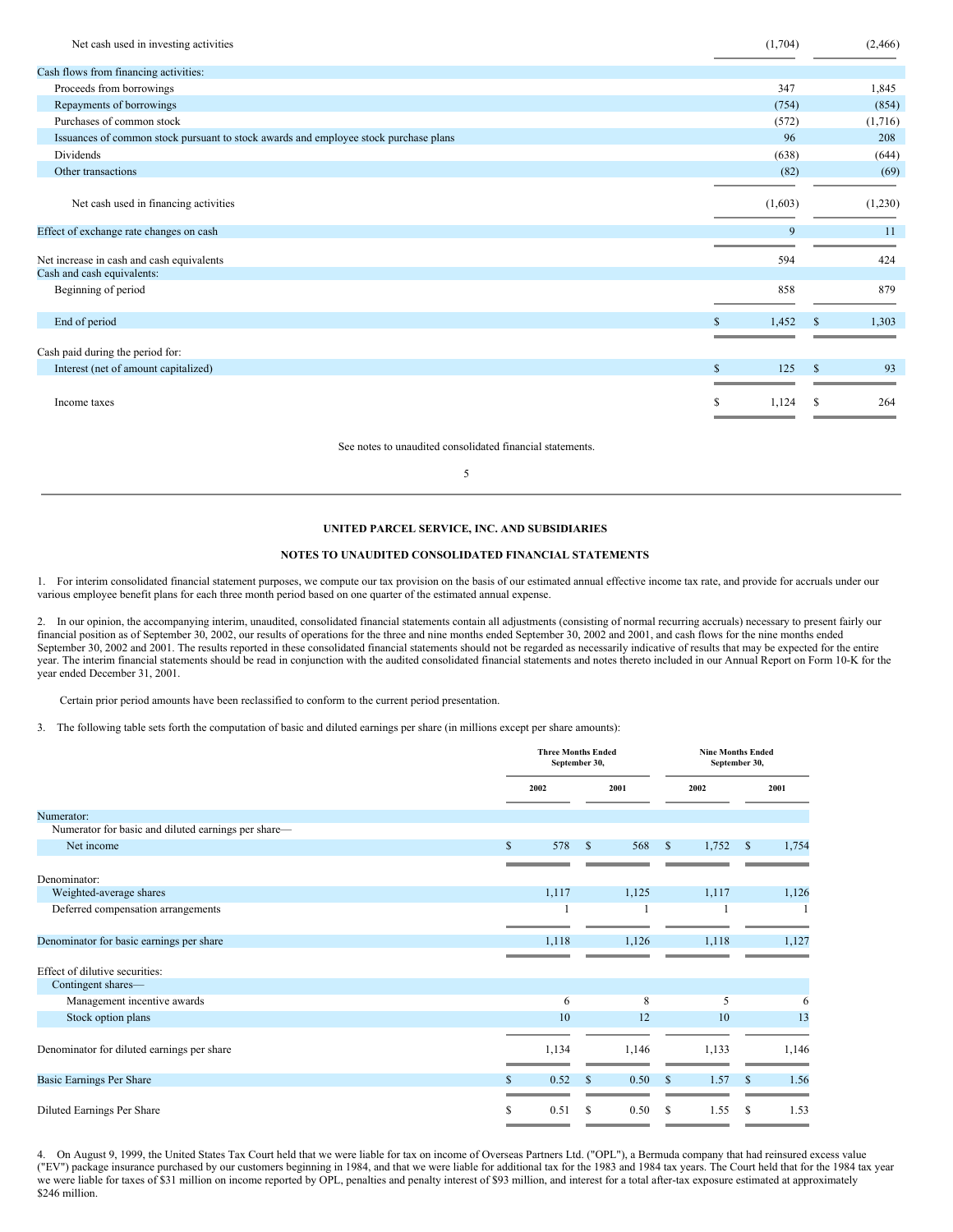On June 20, 2001, the United States Court of Appeals for the Eleventh Circuit reversed the Tax Court's decision. On September 13, 2001, the Eleventh Circuit denied the IRS's petition to have the appeal reheard en banc. The IRS did not attempt to appeal the case to the U.S. Supreme Court and,

6

consequently, the case has been remanded to the Tax Court to consider alternative arguments raised by the parties. At this time, we do not know what the outcome of the remanded proceedings in the Tax Court will be.

The IRS has taken similar positions to those advanced in the Tax Court decision for tax years subsequent to 1984. Tax years 1985 through 1990 currently are docketed in the Tax Court, although no trial date has been set pending resolution of the case that covers the 1984 year. Further, the IRS has issued a report asserting similar positions for the 1991 through 1994 tax years, and we expect the IRS to take similar positions for tax years 1995 through 1999. Based on the Tax Court decision, we estimate that our total after-tax exposure for tax years 1984 through 1999 could be as high as \$2.353 billion.

In our second quarter 1999 financial statements, we recorded a tax assessment charge of \$1.786 billion, which included an amount for related state tax liabilities. The charge included taxes of \$915 million and interest of \$871 million. This assessment resulted in a tax benefit of \$344 million related to the interest component of the assessment. As a result, our net charge to net income for the tax assessment was \$1.442 billion, increasing our total after-tax reserve at that time with respect to these matters to \$1.672 billion. The tax benefit of deductible interest was included in income taxes in 1999; however, since none of the income on which this tax assessment is based is our income, we did not classify the tax charge as income taxes.

We determine the size of our reserve with respect to these matters in accordance with accounting principles generally accepted in the United States of America. In 1999, we estimated our most likely liability based on the initial Tax Court decision. In making this determination, we concluded that, based on the Tax Court decision, it was more likely that we would be required to pay taxes on income reported by OPL and interest, but that it was not probable that we would be required to pay any penalties and penalty interest. In our prior estimation, if penalties and penalty interest ultimately were determined to be payable, we would have had to record an additional charge of up to \$681 million. We currently do not know what impact the Eleventh Circuit decision and the remanded proceedings in the Tax Court ultimately will have on our recorded reserve and above estimations for this matter.

Further, as a result of the unfavorable Tax Court decision, and in order to stop the potential accrual of additional interest that might ultimately be determined to be due to the IRS, on August 31, 1999, we paid \$1.349 billion and, on August 8, 2000, we paid an additional \$91 million, to the IRS related to these matters for the 1984 through 1994 tax years. We included the profit of the EV insurance program, using the IRS's methodology for calculating these amounts, for both 1998 and 1999 in filings we made with the IRS in 1999. In February 2000, we paid \$339 million to the IRS related to these matters for the 1995 through 1997 tax years. These amounts will remain with the IRS pending further proceedings, as discussed below.

The EV program that was the subject of the Tax Court decision has been changed since September 1999. The revised arrangement should eliminate the issues considered by the Tax Court and the Eleventh Circuit related to OPL.

In May 2002, we began settlement discussions with the IRS pursuant to mediation conducted by a judge of the Tax Court. Although these settlement discussions are still in process, we and the IRS have reached a tentative basis for settlement of all outstanding tax issues related to EV package insurance. If this tentative basis for settlement becomes final, we expect to receive a refund or credit of some of the amount we previously paid to the IRS.

Many steps are required before the amount of any refund or credit associated with the EV package insurance issues is determined or before a settlement would become final. These steps will

likely take at least several months and could take substantially longer. There can be no assurance that the tentative basis for settlement will not materially change, or that it or any other settlement will be approved and finalized. If we are unable to finalize a settlement, we intend to vigorously defend the remanded proceedings in the Tax Court.

There are other outstanding tax issues that are unrelated to EV package insurance for tax years covered by the tentative basis for settlement. These issues are described below. The IRS will not issue refunds for a given tax year until all matters for that tax year are resolved. Accordingly, we will not be able to determine the availability, timing or amount of any potential refunds until these unrelated tax issues are concluded.

Therefore, since contingencies continue to exist and we cannot accurately predict the availability, timing or amount of a possible refund or credit, we are not in a position to reverse any portion of the tax assessment charges that we recorded after the August 1999 Tax Court decision.

The IRS has proposed adjustments, unrelated to the EV package insurance matters discussed above, regarding the allowance of deductions and certain losses, the characterization of expenses as capital rather than ordinary, the treatment of certain income, and our entitlement to the investment tax credit and the research tax credit in the 1985 through 1990 tax years. The proposed adjustments would result in \$37 million of additional income tax expense. Also, the IRS has issued a report taking a similar position with respect to some of these issues for each of the years from 1991 through 1994. This report proposes adjustments that would result in \$173 million in additional income tax expense. For the 1985 through 1994 tax years, unpaid interest on these adjustments through September 30, 2002 could aggregate up to approximately \$509 million, after the benefit of related tax deductions. We expect that we will prevail on substantially all of these issues. Specifically, we believe that our practice of expensing the items that the IRS alleges should have been capitalized is consistent with the practices of other industry participants. The IRS may take similar positions with respect to some of these issues for each of the years 1995 through 2001. The IRS's proposed adjustments include penalties and penalty interest. We believe that the possibility that such penalties and penalty interest will be sustained is remote. We believe that the eventual resolution of these issues will not have a material adverse effect on our financial condition, results of operations or liquidity.

We are named as a defendant in twenty-two pending lawsuits that seek to hold us liable for the collection of premiums for EV insurance in connection with package shipments since 1984. Based on state and federal tort, contract and statutory claims, these cases generally claim that we failed to remit collected EV premiums to an independent insurer; we failed to provide promised EV insurance; we acted as an insurer without complying with state insurance laws and regulations; and the price for EV insurance was excessive.

These actions all were filed after the August 9, 1999 Tax Court decision. As discussed above, on June 20, 2001, the U.S. Court of Appeals for the Eleventh Circuit ruled in our favor and reversed the Tax Court decision.

These twenty-two cases have been consolidated for pre-trial purposes in a multi-district litigation proceeding ("MDL Proceeding") in federal court in New York. The Court has ruled on the pending motions to dismiss, granting our motion to dismiss with respect to all of the plaintiffs' tort claims and all of their breach of contract claims prior to August 26, 1994. Claims asserted under specific federal statutes, and breach of contract claims commencing on August 26, 1994, may proceed at this time. UPS intends to continue to seek dismissal of these remaining claims.

The defendants in the MDL Proceeding, including UPS, have stipulated to conditional certification of a plaintiff class in most of the lawsuits challenging the EV insurance program for UPS shippers. Class certification is a procedural step that allows claims to be resolved at one time as to all potential claimants; it does not depend on or reflect the merits of the underlying claims. Defendants may move later to set aside or modify the class certification.

The cases subject to the class certification stipulation will proceed to a single trial before the federal court presiding over the MDL Proceeding, instead of being returned for trial to the numerous federal courts around the country from which they were transferred. In addition, plaintiffs in the five cases with pending motions to remand to state court have withdrawn these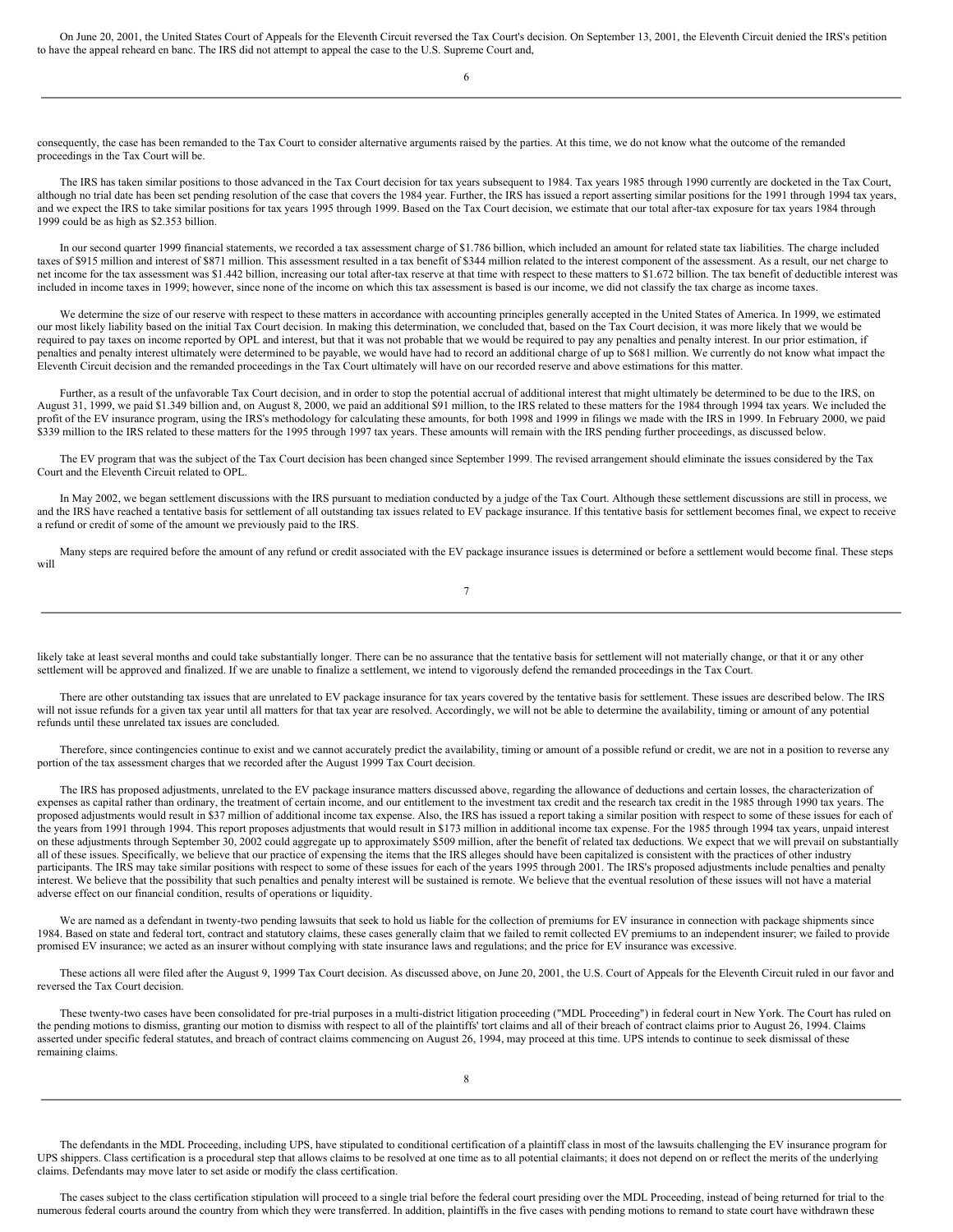As previously disclosed, in addition to the cases in which UPS is named as a defendant, there is also an action,*Smith v. Mail Boxes Etc.,* against Mail Boxes Etc. and its franchisees relating to UPS EV insurance purchased through Mail Boxes Etc. centers. This case also has been consolidated into the MDL Proceeding. The plaintiff is seeking to have the case remanded back to state court. Further activity in this case has been stayed until January 2003.

We believe that the allegations in these cases have no merit and intend to continue to defend them vigorously. The ultimate resolution of these cases cannot presently be determined.

In addition, we are a defendant in various other lawsuits that arose in the normal course of business. We believe that the eventual resolution of these cases will not have a material adverse effect on our financial condition, results of operations or liquidity.

5. We report our operations in three segments: U.S. domestic package operations, international package operations and non-package operations. Package operations represent our core business and are divided into regional operations around the world. Regional operations managers are responsible for both domestic and export operations within their geographic region. International package operations include shipments wholly outside the U.S. as well as shipments with either origin or distribution outside the U.S. Non-package operations, which include the UPS Logistics Group and UPS Freight Services, are distinct from package operations and are thus managed and reported separately.

Segment information for the three and nine months ended September 30 is as follows (in millions):

|                          |              | <b>Three Months Ended</b><br>September 30, |              |       |              | <b>Nine Months Ended</b><br>September 30, |              |        |  |  |  |
|--------------------------|--------------|--------------------------------------------|--------------|-------|--------------|-------------------------------------------|--------------|--------|--|--|--|
|                          |              | 2002                                       |              | 2001  |              | 2002                                      |              | 2001   |  |  |  |
| Revenue:                 |              |                                            |              |       |              |                                           |              |        |  |  |  |
| U.S. domestic package    | \$           | 5,889                                      | \$           | 5,806 | \$           | 17,700                                    | S            | 17,763 |  |  |  |
| International package    |              | 1,184                                      |              | 1,012 |              | 3,382                                     |              | 3,136  |  |  |  |
| Non-package              |              | 681                                        |              | 580   |              | 1,933                                     |              | 1,425  |  |  |  |
| Consolidated             | $\mathbb{S}$ | 7,754                                      | $\mathbb{S}$ | 7,398 | $\mathbb{S}$ | 23,015                                    | $\mathbb{S}$ | 22,324 |  |  |  |
| Operating profit (loss): |              |                                            |              |       |              |                                           |              |        |  |  |  |
| U.S. domestic package    | \$           | 809                                        | $\mathbb{S}$ | 895   | $\mathbb{S}$ | 2,570                                     | $\mathbb{S}$ | 2,706  |  |  |  |
| International package    |              | 65                                         |              | (4)   |              | 157                                       |              | 59     |  |  |  |
| Non-package              |              | 76                                         |              | 52    |              | 198                                       |              | 163    |  |  |  |
|                          |              |                                            |              |       |              |                                           |              |        |  |  |  |
| Consolidated             | S            | 950                                        | S            | 943   | \$           | 2,925                                     | \$           | 2,928  |  |  |  |
|                          |              |                                            |              |       |              |                                           |              |        |  |  |  |
|                          | 9            |                                            |              |       |              |                                           |              |        |  |  |  |

Two changes were made during the first quarter of 2002, which affect revenue reporting within the non-package segment. Neither of these changes have any effect on current or prior period income. First, effective January 1, 2002, the results of operations of the Transportation Unit of our Logistics Group were moved to our Freight Services Group. Amounts in prior periods have been reclassified for comparison purposes.

Second, our Logistics Group has historically reported revenue from freight under management on a gross basis, whereas our Freight Services Group, which was formed with the acquisition of Fritz Companies, Inc. in the second quarter of 2001, reports revenue net of freight under management. Beginning with the first quarter of 2002, we are now reporting revenue for both the Logistics Group and Freight Services net of freight under management. Amounts for prior periods have been modified to reflect revenue net of freight under management for comparison purposes. Following is a reconciliation of gross to net revenue for the non-package segment (in millions):

|                                    |              | <b>Three Months Ended</b><br>September 30, |               |       | <b>Nine Months Ended</b><br>September 30, |       |     |       |
|------------------------------------|--------------|--------------------------------------------|---------------|-------|-------------------------------------------|-------|-----|-------|
|                                    | 2002         |                                            |               | 2001  |                                           | 2002  |     | 2001  |
| UPS Logistics Group gross revenue  | $\mathbb{S}$ | 328                                        | <sup>\$</sup> | 244   | <b>S</b>                                  | 898   | \$. | 675   |
| Less freight under management      |              | (62)                                       |               | (56)  |                                           | (172) |     | (172) |
| Net revenue                        |              | 266                                        |               | 188   |                                           | 726   |     | 503   |
| UPS Freight Services gross revenue |              | 613                                        |               | 437   |                                           | 1,590 |     | 803   |
| Less freight under management      |              | (371)                                      |               | (196) |                                           | (891) |     | (312) |
| Net revenue                        |              | 242                                        |               | 241   |                                           | 699   |     | 491   |
| Other                              |              | 173                                        |               | 151   |                                           | 508   |     | 431   |
| Non-package revenue                | S            | 681                                        | S             | 580   | S                                         | 1,933 | S.  | 1,425 |

Non-package operating profit included \$28 and \$27 million for the three months ended September 30, 2002 and 2001, respectively, and \$84 and \$83 million for the nine months ended September 30, 2002 and 2001, respectively, of intersegment profit, with a corresponding amount of operating expense, which reduces operating profit, included in the U.S. domestic package segment.

6. The major components of other operating expenses for the three and nine months ended September 30 are as follows (in millions):

|      | <b>Three Months Ended</b><br>September 30, |      | <b>Nine Months Ended</b><br>September 30, |    |      |  |
|------|--------------------------------------------|------|-------------------------------------------|----|------|--|
|      | 2002                                       | 2001 | 2002                                      |    | 2001 |  |
| - 17 | 261                                        | 258  | 793                                       | ۰D | 781  |  |
|      | 373                                        | 361  | .086                                      |    | .017 |  |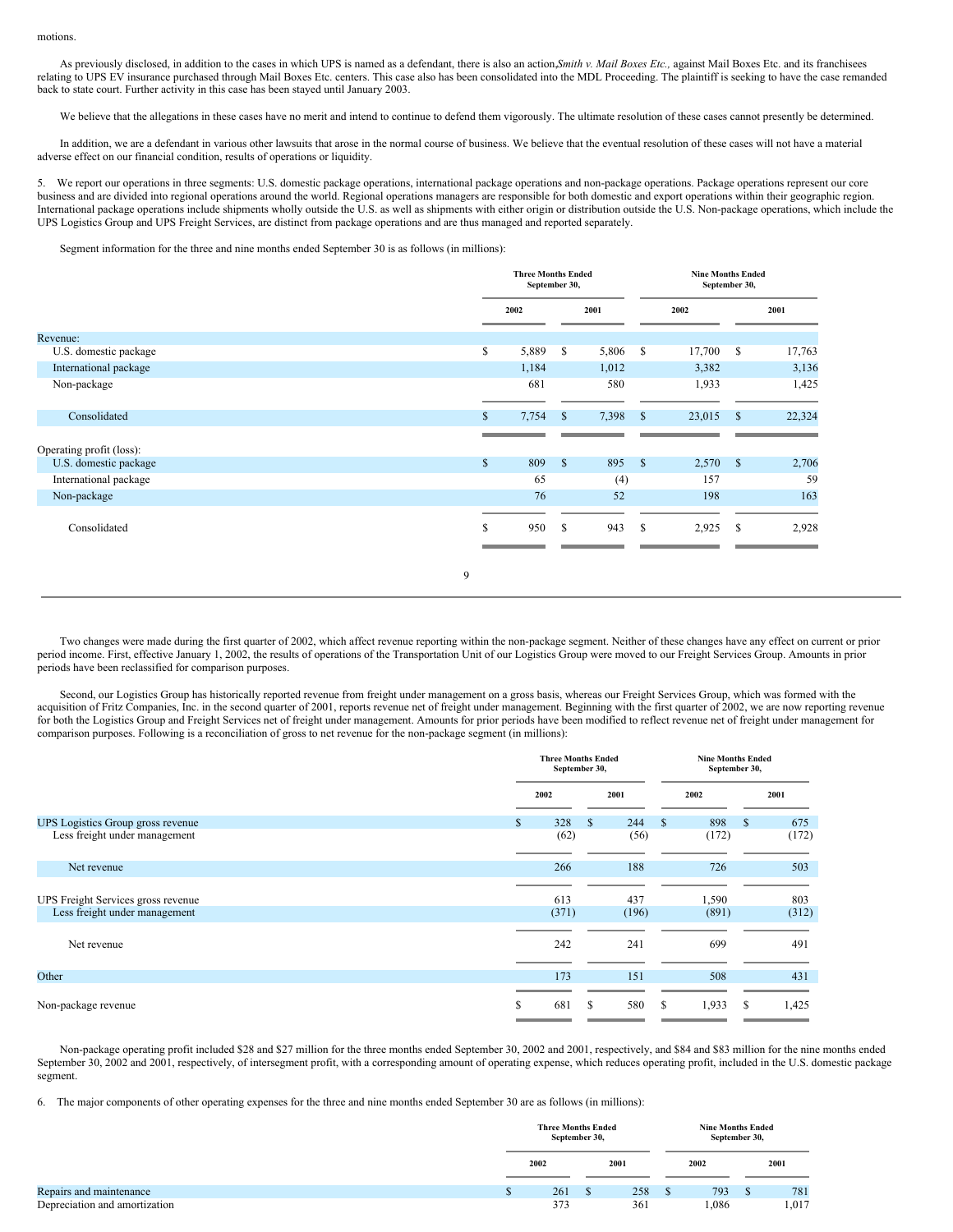| Purchased transportation |    | 394         |    | 381   |   | 1,092 |      | 1,196 |
|--------------------------|----|-------------|----|-------|---|-------|------|-------|
| Fuel                     |    | 242         |    | 260   |   | 675   |      | 751   |
| Other occupancy          |    | 120         |    | 120   |   | 379   |      | 382   |
| Other expenses           |    | 894         |    | 769   |   | 2,661 |      | 2,443 |
|                          |    |             |    |       |   |       |      |       |
| Consolidated             |    | \$<br>2,284 | -S | 2,149 | S | 6,686 | - \$ | 6,570 |
|                          |    |             |    |       |   |       |      |       |
|                          |    |             |    |       |   |       |      |       |
|                          | 10 |             |    |       |   |       |      |       |

7. Other assets as of September 30, 2002 and December 31, 2001 consist of the following (in millions):

|                                                                     | September 30,<br>2002 |       | December 31,<br>2001 |
|---------------------------------------------------------------------|-----------------------|-------|----------------------|
| Goodwill                                                            |                       | 1,149 | 1,112                |
| Intangible assets, net of accumulated amortization                  |                       | 108   | 107                  |
| Non-current finance receivables, net of allowance for credit losses |                       | 520   | 242                  |
| Other non-current assets                                            |                       | 309   | 295                  |
| Consolidated                                                        |                       | 2,086 | 1,756                |

8. Effective January 1, 2002, we adopted Financial Accounting Standards Board (FASB) Statement No. 142 "Goodwill and Other Intangible Assets" (FAS 142). Under the provisions of FAS 142, goodwill and intangible assets with indefinite lives are no longer amortized, but rather are subjected to periodic impairment testing. The transitional impairment test required by FAS 142 is a two-step process. The first step involves estimating the fair value of each reporting unit that has goodwill assigned to it and comparing the estimated fair value to the reporting unit's carrying value. A second step is required if the reporting unit's estimated fair value is less than its carrying value. The second step of the impairment test involves estimating the fair value of the goodwill and comparing that estimate to the goodwill's carrying value. A shortfall of the goodwill's fair value below carrying value represents the amount of goodwill impairment.

We have completed the first step of the impairment testing described above, but we have not completed the second step. Our approach to determining fair value is primarily based on the use of a discounted cash flow methodology. Pursuant to the results of the first step, there is an indication we may have some limited impairment within our non-package segment. The amount of impairment will be determined upon completion of the second step of the impairment test, which will occur by year-end 2002.

The following table indicates the allocation of goodwill by reportable segment, as of September 30, 2002 and December 31, 2001 (in millions):

|                       | September 30,<br>2002    | December 31,<br>2001 |  |  |  |
|-----------------------|--------------------------|----------------------|--|--|--|
| Goodwill by Segment:  |                          |                      |  |  |  |
| U.S. domestic package | $\overline{\phantom{m}}$ | c<br>__<br>Æ         |  |  |  |
| International package | 100                      | 98                   |  |  |  |
| Non-package           | 1,049                    | 1,014                |  |  |  |
|                       |                          |                      |  |  |  |
| Consolidated          | 1,149                    | 1,112<br>-S          |  |  |  |
|                       |                          |                      |  |  |  |

Goodwill in the international package and non-package segments increased from year-end due to the resolution of purchase price contingencies and other purchase price adjustments to acquisitions closed in 2001.

Intangible assets of \$95 million consisting of franchise rights, non-compete agreements, licenses, and patents continue to be amortized under the provisions of FAS 142 because they have finite lives. The remaining intangible assets, consisting of trade names, of \$13 million are considered indefinite-lived intangible assets under FAS 142, and are no longer being amortized.

11

Goodwill amortization ceased upon the implementation of FAS 142 on January 1, 2002. The following table indicates the impact on net income and earnings per share if the nonamortization provisions of FAS 142 had been applied beginning January 1, 2001 (in millions, except per share amounts).

|                                                                                |              | <b>Three Months Ended</b><br>September 30, |               |      | <b>Nine Months Ended</b><br>September 30, |       |               |       |  |
|--------------------------------------------------------------------------------|--------------|--------------------------------------------|---------------|------|-------------------------------------------|-------|---------------|-------|--|
|                                                                                |              | 2002                                       |               | 2001 |                                           | 2002  |               | 2001  |  |
| Reported net income<br>Adjustments:                                            | $\mathbb{S}$ | 578                                        | \$            | 568  | \$                                        | 1,752 | <sup>\$</sup> | 1,754 |  |
| Goodwill amortization                                                          |              |                                            |               | 21   |                                           |       |               | 51    |  |
| Income taxes                                                                   |              |                                            |               | (3)  |                                           |       |               | (10)  |  |
| Adjusted net income                                                            |              | 578                                        |               | 586  |                                           | 1,752 |               | 1,795 |  |
| Cumulative effect of change in accounting principle (FAS 133)                  |              |                                            |               |      |                                           |       |               | 26    |  |
| Adjusted net income before cumulative effect of change in accounting principle | S.           | 578                                        | <sup>\$</sup> | 586  | $\mathbb{S}$                              | 1,752 | <sup>\$</sup> | 1,821 |  |
| Basic earnings per share:                                                      |              |                                            |               |      |                                           |       |               |       |  |
| Reported                                                                       | $\mathbb{S}$ | 0.52                                       | $\mathcal{S}$ | 0.50 | $\mathbb{S}$                              | 1.57  | $\mathbf{s}$  | 1.56  |  |
| Adjusted                                                                       | S            | 0.52                                       | <sup>\$</sup> | 0.52 | <sup>S</sup>                              | 1.57  | <sup>\$</sup> | 1.59  |  |
| Diluted earnings per share:                                                    |              |                                            |               |      |                                           |       |               |       |  |
| Reported                                                                       | S            | 0.51                                       | S             | 0.50 | S                                         | 1.55  | <sup>\$</sup> | 1.53  |  |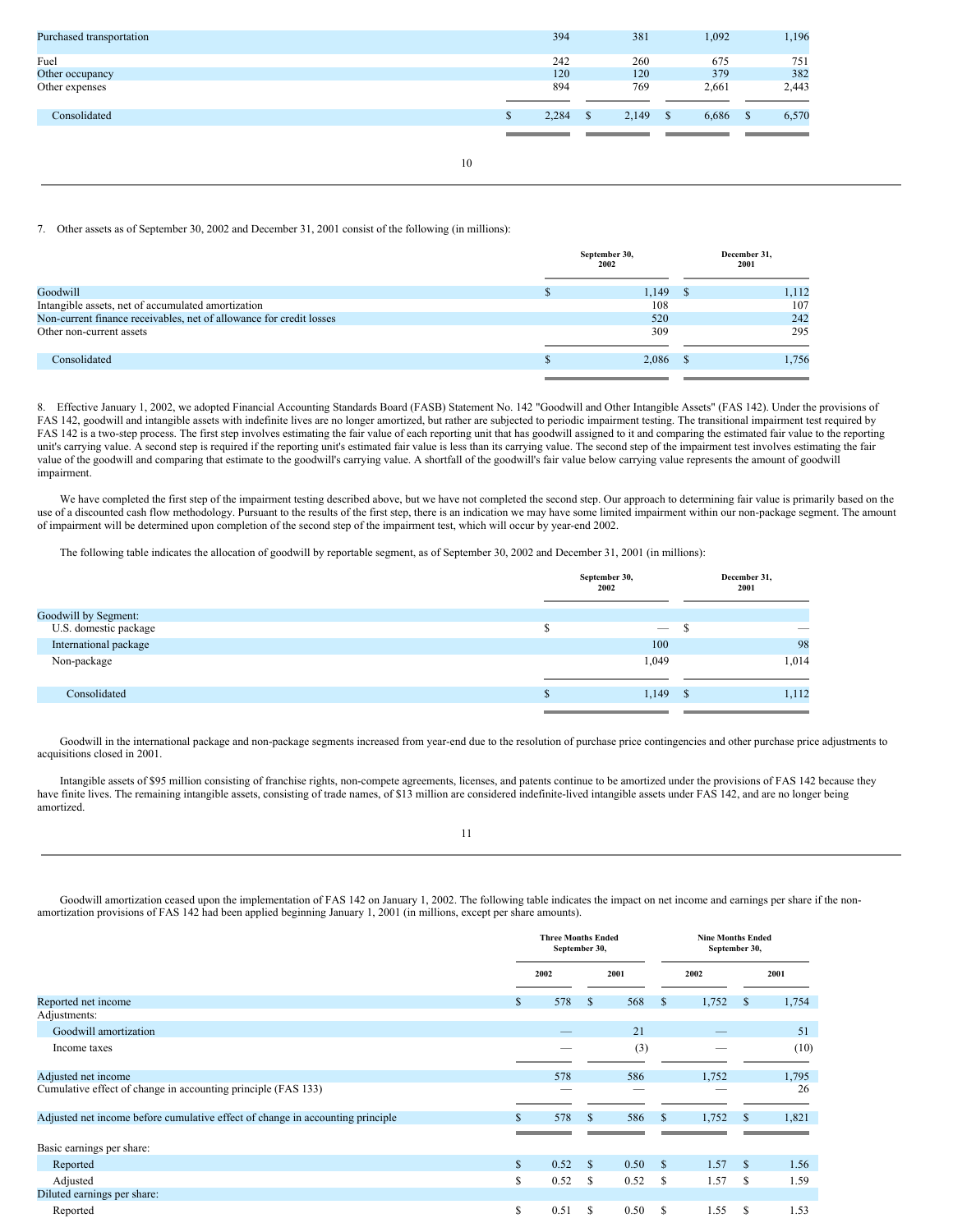| Adjusted                                                                               | 0.51 | 0.51 | 1.55. | 1.57 |
|----------------------------------------------------------------------------------------|------|------|-------|------|
| Basic earnings per share before cumulative effect of change in accounting principle:   |      |      |       |      |
| Reported                                                                               | 0.52 | 0.50 |       | 1.58 |
| Adjusted                                                                               | 0.52 | 0.52 |       | 1.62 |
| Diluted earnings per share before cumulative effect of change in accounting principle: |      |      |       |      |
| Reported                                                                               | 0.51 | 0.50 |       | 1.55 |
| Adjusted                                                                               | 0.51 | 0.51 | .55   | 1.59 |

9. Effective January 1, 2001, we adopted FASB Statement No. 133, "Accounting for Derivative Instruments and Hedging Activities" (FAS 133), as amended by Statements No. 137 and No. 138. FAS 133, as amended, requires us to record all financial derivative instruments on our balance sheet at fair value. Derivatives not designated as hedges must be adjusted to fair value through income. If a derivative is designated as a hedge, depending on the nature of the hedge, changes in its fair value that are considered to be effective, as defined, either offset the change in fair value of the hedged assets, liabilities, or firm commitments through income, or are recorded in other comprehensive income (OCI) until the hedged item is recorded in income. Any portion of a change in a derivative's fair value that is considered to be ineffective, or is excluded from the measurement of effectiveness, is recorded immediately in income.

The nature of our business activities necessitates the management of various financial and market risks, including those related to changes in commodity prices, foreign currency exchange rates, interest rates, and equity prices. As discussed more fully in note 13 "Derivative Instruments and Risk Management" to our consolidated financial statements contained in our Annual Report on Form 10-K for the year ended December 31, 2001, we use derivative financial instruments to mitigate or eliminate

12

certain of those risks. The January 1, 2001 accounting change described above affected only the pattern and timing of non-cash accounting recognition.

At January 1, 2001, our financial statements were adjusted to record the cumulative effect of adopting FAS 133, as follows (in millions, except per share amounts):

|                                             | Income |           | OCI |      |
|---------------------------------------------|--------|-----------|-----|------|
|                                             |        |           |     |      |
| Adjustment to fair value of derivatives (a) | S      | $(42)$ \$ |     | 37   |
| Income tax effects                          |        | 16        |     | (14) |
|                                             |        |           |     |      |
| Total                                       | S      | $(26)$ \$ |     | 23   |
|                                             |        |           |     |      |
| Effect on diluted earnings per share (a)    |        | (0.02)    |     |      |
|                                             |        |           |     |      |

## (a) For income effect, amount shown is net of adjustment to hedged items.

The cumulative effect on income resulted primarily from marking to market the time value of option contracts used in commodity and foreign currency cash flow hedging. The cumulative effect on OCI resulted primarily from marking to market swap contracts used as cash flow hedges of anticipated foreign currency cash flows and anticipated purchases of energy products.

10. In response to the September 11, 2001 terrorist attacks, the FAA issued a federal ground stop order prohibiting all flights to, from, and within the United States. Due to this order, all domestic UPS aircraft were grounded, and international flights into the United States were diverted on September  $11<sup>th</sup>$  and  $12<sup>th</sup>$ . We were able to transport many of our express shipments through our extensive ground network until the FAA order was lifted and our air operations resumed on the evening of September  $13<sup>th</sup>$ . Due to the economic disruption caused by these events, we sustained significant declines in our U.S. origin package volume during the weeks following the attacks.

On September 22, 2001, President Bush signed into law the Air Transportation Safety and System Stabilization Act, a \$15 billion emergency economic assistance package to mitigate the dramatic financial losses experienced by the nation's air carriers. We submitted a claim for compensation to the Department of Transportation and recognized a pre-tax amount of \$37 million related to this reimbursement as a credit to the other expenses line item of other operating expenses in the third quarter of 2001 under the provisions of EITF 01-10 "Accounting for the Impact of Terrorist Attacks of September 11, 2001."

13

## <span id="page-7-0"></span>**Item 2. Management's Discussion and Analysis of Financial Condition and Results of Operations**

#### *Revenue, Volume and Revenue Per Piece*

The following tables set forth information showing the change in revenue, average daily package volume and average revenue per piece, both in dollars or amounts and in percentage terms:

|                                                  |              | <b>Three Months Ended</b><br>September 30, |              |       |                    |      |  |
|--------------------------------------------------|--------------|--------------------------------------------|--------------|-------|--------------------|------|--|
|                                                  |              | 2002                                       |              | 2001  | s                  | $\%$ |  |
| Revenue (in millions):<br>U.S. domestic package: |              |                                            |              |       |                    |      |  |
| Next Day Air                                     | $\mathbb{S}$ | 1,344                                      | $\mathbf{s}$ | 1,310 | 34<br>$\mathbb{S}$ | 2.6% |  |
| Deferred                                         |              | 672                                        |              | 664   | 8                  | 1.2  |  |
| Ground                                           |              | 3,873                                      |              | 3,832 | 41                 | 1.1  |  |
|                                                  |              |                                            |              |       |                    |      |  |
| Total U.S. domestic package                      |              | 5,889                                      |              | 5,806 | 83                 | 1.4  |  |
| International package:                           |              |                                            |              |       |                    |      |  |
| Domestic                                         |              | 238                                        |              | 213   | 25                 | 11.7 |  |
| Export                                           |              | 826                                        |              | 696   | 130                | 18.7 |  |
| Cargo                                            |              | 120                                        |              | 103   | 17                 | 16.5 |  |
|                                                  |              |                                            |              |       |                    |      |  |
| Total International package                      |              | 1,184                                      |              | 1,012 | 172                | 17.0 |  |

Non-package: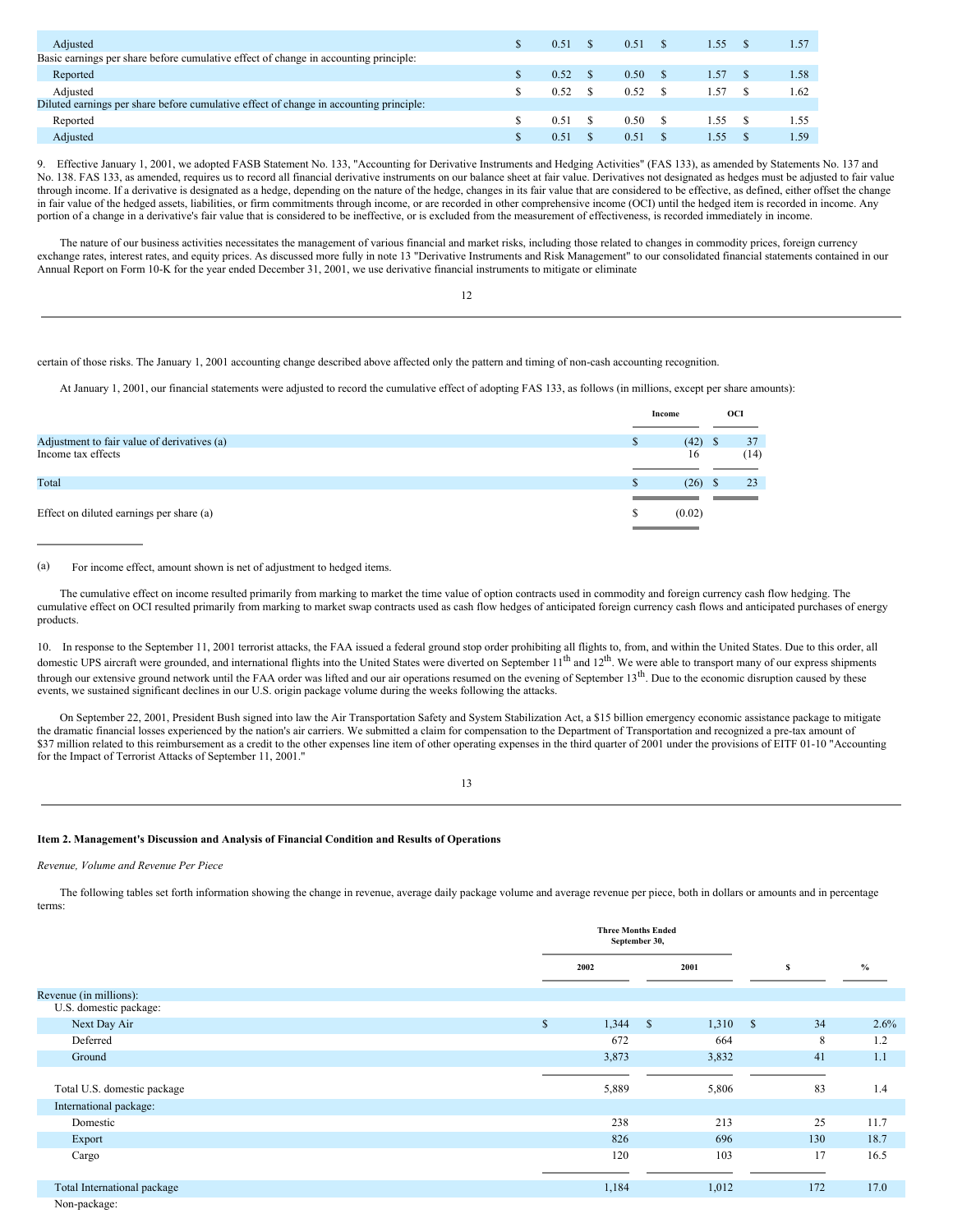| <b>UPS</b> Logistics Group                   |              | 266    |               | 188    |              | 78           | 41.5      |
|----------------------------------------------|--------------|--------|---------------|--------|--------------|--------------|-----------|
| <b>UPS Freight Services</b>                  |              | 242    |               | 241    |              | $\mathbf{1}$ | 0.4       |
| Other                                        |              | 173    |               | 151    |              | 22           | 14.6      |
|                                              |              | 681    |               | 580    |              | 101          | 17.4      |
| Total Non-package                            |              |        |               |        |              |              |           |
| Consolidated                                 | S            | 7,754  | $\mathbb{S}$  | 7,398  | $\mathbb{S}$ | 356          | 4.8%      |
| Average Daily Package Volume (in thousands): |              |        |               |        |              | $\#$         |           |
| U.S. domestic package:                       |              |        |               |        |              |              |           |
| Next Day Air                                 |              | 1,095  |               | 1,074  |              | 21           | 2.0%      |
| Deferred                                     |              | 792    |               | 822    |              | (30)         | (3.6)     |
| Ground                                       |              | 9,766  |               | 10,009 |              | (243)        | (2.4)     |
| Total U.S. domestic package                  |              | 11,653 |               | 11,905 |              | (252)        | (2.1)     |
| International package:                       |              |        |               |        |              |              |           |
| Domestic                                     |              | 753    |               | 771    |              | (18)         | (2.3)     |
| Export                                       |              | 433    |               | 394    |              | 39           | 9.9       |
| Total International package                  |              | 1,186  |               | 1,165  |              | 21           | 1.8       |
| Consolidated                                 |              | 12,839 | 13,070        |        |              | (231)        | $(1.8)\%$ |
| Operating days in period                     |              | 64     |               | 63     |              |              |           |
| Average Revenue Per Piece:                   |              |        |               |        | \$           |              |           |
| U.S. domestic package:                       |              |        |               |        |              |              |           |
| Next Day Air                                 | $\mathbb{S}$ | 19.18  | $\mathcal{S}$ | 19.36  | $\mathbb{S}$ | (0.18)       | $(0.9)\%$ |
| Deferred                                     |              | 13.26  |               | 12.82  |              | 0.44         | 3.4       |
| Ground                                       |              | 6.20   |               | 6.08   |              | 0.12         | 2.0       |
| Total U.S. domestic package                  |              | 7.90   |               | 7.74   |              | 0.16         | 2.1       |
| International:                               |              |        |               |        |              |              |           |
| Domestic                                     |              | 4.94   |               | 4.39   |              | 0.55         | 12.5      |
| Export                                       |              | 29.81  |               | 28.04  |              | 1.77         | 6.3       |
| Total International package                  |              | 14.02  |               | 12.39  |              | 1.63         | 13.2      |
| Consolidated                                 | \$           | 8.46   | \$            | 8.16   | $\mathbb{S}$ | 0.30         | 3.7%      |

f,

|                                              |              | <b>Nine Months Ended</b><br>September 30, |                      |                                  |  |  |  |
|----------------------------------------------|--------------|-------------------------------------------|----------------------|----------------------------------|--|--|--|
|                                              | 2002         | 2001                                      | s                    | $\boldsymbol{\theta}/_{\!\!\!0}$ |  |  |  |
| Revenue (in millions):                       |              |                                           |                      |                                  |  |  |  |
| U.S. domestic package:                       |              |                                           |                      |                                  |  |  |  |
| Next Day Air                                 | \$<br>3,993  | $\mathbb{S}$<br>4,076                     | $\mathbb{S}$<br>(83) | $(2.0)\%$                        |  |  |  |
| Deferred                                     | 2,067        | 2,091                                     | (24)                 | (1.1)                            |  |  |  |
| Ground                                       | 11,640       | 11,596                                    | 44                   | 0.4                              |  |  |  |
|                                              |              |                                           |                      |                                  |  |  |  |
| Total U.S. domestic package                  | 17,700       | 17,763                                    | (63)                 | (0.4)                            |  |  |  |
| International package:                       |              |                                           |                      |                                  |  |  |  |
| Domestic                                     | 689          | 665                                       | 24                   | 3.6                              |  |  |  |
| Export                                       | 2,366        | 2,173                                     | 193                  | 8.9                              |  |  |  |
| Cargo                                        | 327          | 298                                       | 29                   | 9.7                              |  |  |  |
|                                              |              |                                           |                      |                                  |  |  |  |
| Total International package                  | 3,382        | 3,136                                     | 246                  | 7.8                              |  |  |  |
| Non-package:                                 |              |                                           |                      |                                  |  |  |  |
| <b>UPS Logistics Group</b>                   | 726          | 503                                       | 223                  | 44.3                             |  |  |  |
| <b>UPS Freight Services</b>                  | 699          | 491                                       | 208                  | 42.4                             |  |  |  |
| Other                                        | 508          | 431                                       | 77                   | 17.9                             |  |  |  |
|                                              |              |                                           |                      |                                  |  |  |  |
| Total Non-package                            | 1,933        | 1,425                                     | 508                  | 35.6                             |  |  |  |
|                                              |              |                                           |                      |                                  |  |  |  |
| Consolidated                                 | 23,015<br>\$ | $\mathbb{S}$<br>22,324                    | 691<br>$\mathbb{S}$  | 3.1%                             |  |  |  |
|                                              |              |                                           |                      |                                  |  |  |  |
| Average Daily Package Volume (in thousands): |              |                                           | $\#$                 |                                  |  |  |  |
|                                              |              |                                           |                      |                                  |  |  |  |
| U.S. domestic package:<br>Next Day Air       | 1,089        | 1,097                                     | (8)                  | (0.7)%                           |  |  |  |
|                                              |              |                                           |                      |                                  |  |  |  |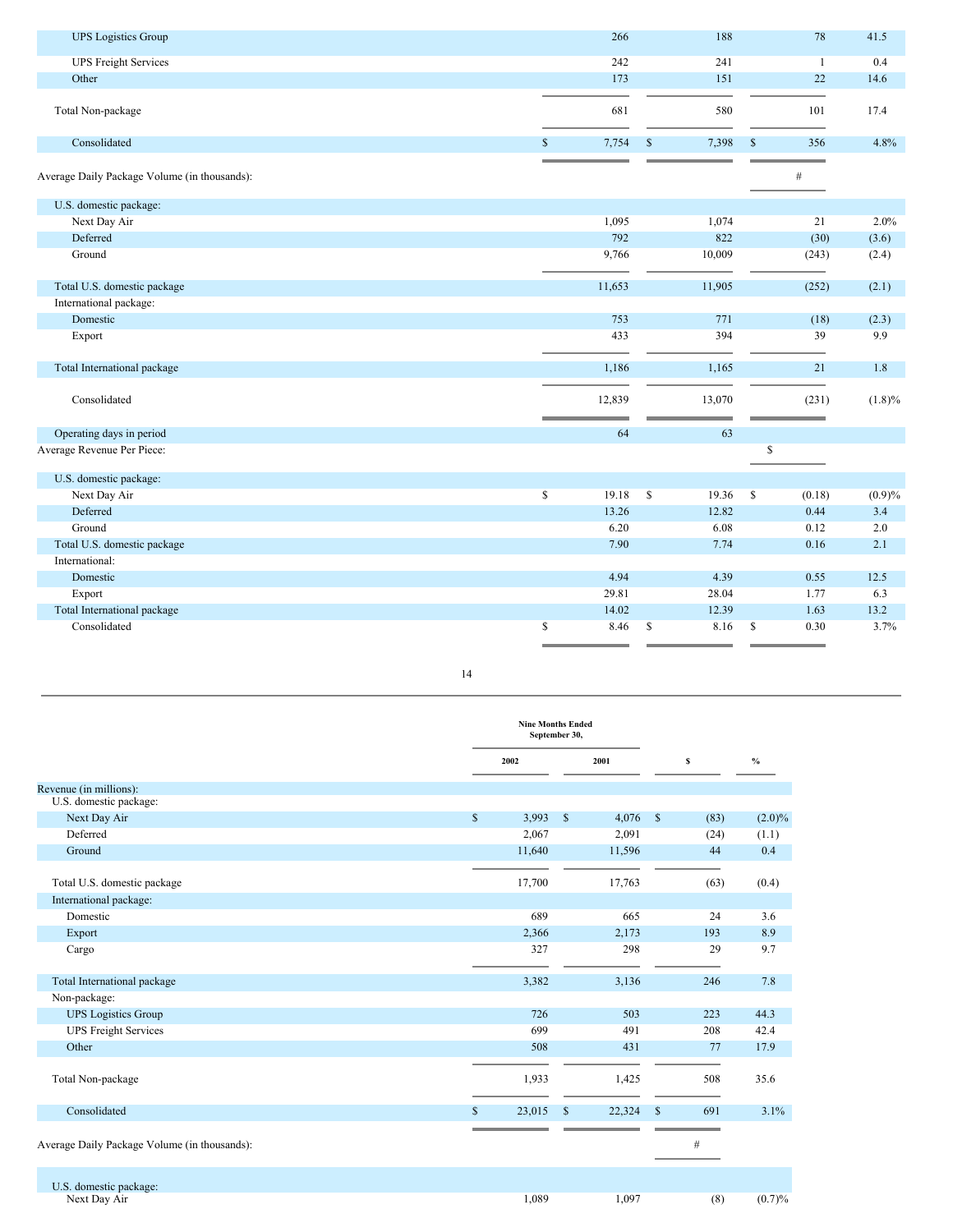| Deferred                    | 838                  | 861                             | (23)                | (2.7)            |
|-----------------------------|----------------------|---------------------------------|---------------------|------------------|
| Ground                      | 9,848                | 10,067                          | (219)               | (2.2)            |
| Total U.S. domestic package | 11,775               | 12,025                          | (250)               | (2.1)            |
| International package:      |                      |                                 |                     |                  |
| Domestic                    | 762                  | 783                             | (21)                | (2.7)            |
| Export                      | 431                  | 397                             | 34                  | 8.6              |
| Total International package | 1,193                | 1,180                           | 13                  | 1.1              |
| Consolidated                | 12,968               | 13,205                          | (237)               | $(1.8)\%$        |
| Operating days in period    | 191                  | 191                             |                     |                  |
| Average Revenue Per Piece:  |                      |                                 | \$                  |                  |
| U.S. domestic package:      |                      |                                 |                     |                  |
| Next Day Air<br>Deferred    | \$<br>19.20<br>12.91 | <sup>\$</sup><br>19.45<br>12.72 | S<br>(0.25)<br>0.19 | $(1.3)\%$<br>1.5 |
| Ground                      | 6.19                 | 6.03                            | 0.16                | 2.7              |
| Total U.S. domestic package | 7.87                 | 7.73                            | 0.14                | 1.8              |
| International:              |                      |                                 |                     |                  |
| Domestic                    | 4.73                 | 4.45                            | 0.28                | 6.3              |
| Export                      | 28.74                | 28.66                           | 0.08                | 0.3              |
| Total International package | 13.41                | 12.59                           | 0.82                | 6.5              |
| Consolidated                | \$<br>8.38           | \$<br>8.17                      | $\mathbb S$<br>0.21 | 2.6%             |

15

## *Operating Profit*

The following tables set forth information showing the change in operating profit, both in dollars (in millions) and in percentage terms:

|                                      |    | <b>Three Months Ended</b><br>September 30, |       |               |                          |        |                |       |           |
|--------------------------------------|----|--------------------------------------------|-------|---------------|--------------------------|--------|----------------|-------|-----------|
|                                      |    | 2002<br>2001                               |       | s             |                          | $\%$   |                |       |           |
| <b>Operating Segment</b>             |    |                                            |       |               |                          |        |                |       |           |
| U.S. domestic package                | S  |                                            | 809   | \$            | 895                      | S      | (86)           |       | $(9.6)\%$ |
| International package                |    |                                            | 65    |               | (4)                      |        | 69             |       | 1,725.0   |
| Non-package                          |    |                                            | 76    |               | 52                       |        | 24             |       | 46.2      |
| <b>Consolidated Operating Profit</b> | \$ |                                            | 950   | <sup>\$</sup> | 943                      | S      | $\overline{7}$ |       | 0.7%      |
|                                      |    |                                            |       | September 30, | <b>Nine Months Ended</b> | Change |                |       |           |
|                                      |    |                                            | 2002  |               | 2001                     |        |                | s     | $\%$      |
| <b>Operating Segment</b>             |    |                                            |       |               |                          |        |                |       |           |
| U.S. domestic package                |    | \$                                         | 2,570 |               | \$                       | 2,706  | <sup>\$</sup>  | (136) | $(5.0)\%$ |
| International package                |    |                                            |       | 157           |                          | 59     |                | 98    | 166.1     |
| Non-package                          |    |                                            |       | 198           |                          | 163    |                | 35    | 21.5      |
| <b>Consolidated Operating Profit</b> |    | $\mathbb{S}$                               | 2,925 |               | <sup>\$</sup>            | 2,928  | \$             | (3)   | $(0.1)\%$ |
|                                      |    |                                            |       |               |                          |        |                |       |           |

## *U.S. Domestic Package Operations*

U.S. domestic package revenue increased \$83 million, or 1.4%, for the quarter. This increase was driven by a 2.1% increase in revenue per piece, and partially offset by a 2.1% decline in average daily package volume. The decline in volume was primarily a result of the continued weakness in the U.S. economy, combined with the impact of volume diversion to competitors prior to the agreement reached on a new six-year contract with the International Brotherhood of Teamsters. The decline in volume was most pronounced in the period surrounding the July 31, 2002 expiration date of the existing contract. Next day air volume benefited from a favorable comparison with the prior year, due to the events of September 11, 2001 (See Note 10).

For the nine months, U.S. domestic package revenue declined \$63 million, or 0.4%, driven by a 2.1% decline in volume and partially offset by a 1.8% increase in revenue per piece. The decrease in volume was influenced by the factors noted above.

On January 7, 2002, we increased rates for standard ground shipments an average of 3.5% for commercial deliveries. The ground residential charge increased \$0.05 to \$1.10 over the commercial ground rate, and this charge has been applied to express deliveries in 2002. The additional delivery area surcharge, which is added to ground deliveries in certain less accessible areas, remained at \$1.50. In addition, in 2002, this charge has been applied to express deliveries to these addresses. Rates for UPS Hundredweight increased 5.9%.

We also increased rates for UPS Next Day Air, UPS Next Day Air Saver, UPS 2nd Day Air, and 3 Day Select an average of 4.0%. The surcharge for UPS Next Day Air Early A.M. increased from \$27.50 to \$28.50. Rates for international shipments originating in the United States (Worldwide Express, Worldwide Express Plus, UPS Worldwide Expedited and UPS International Standard service) increased an average of 3.9%. Rate changes for shipments originating outside the U.S. were made throughout the past year and varied by geographic market.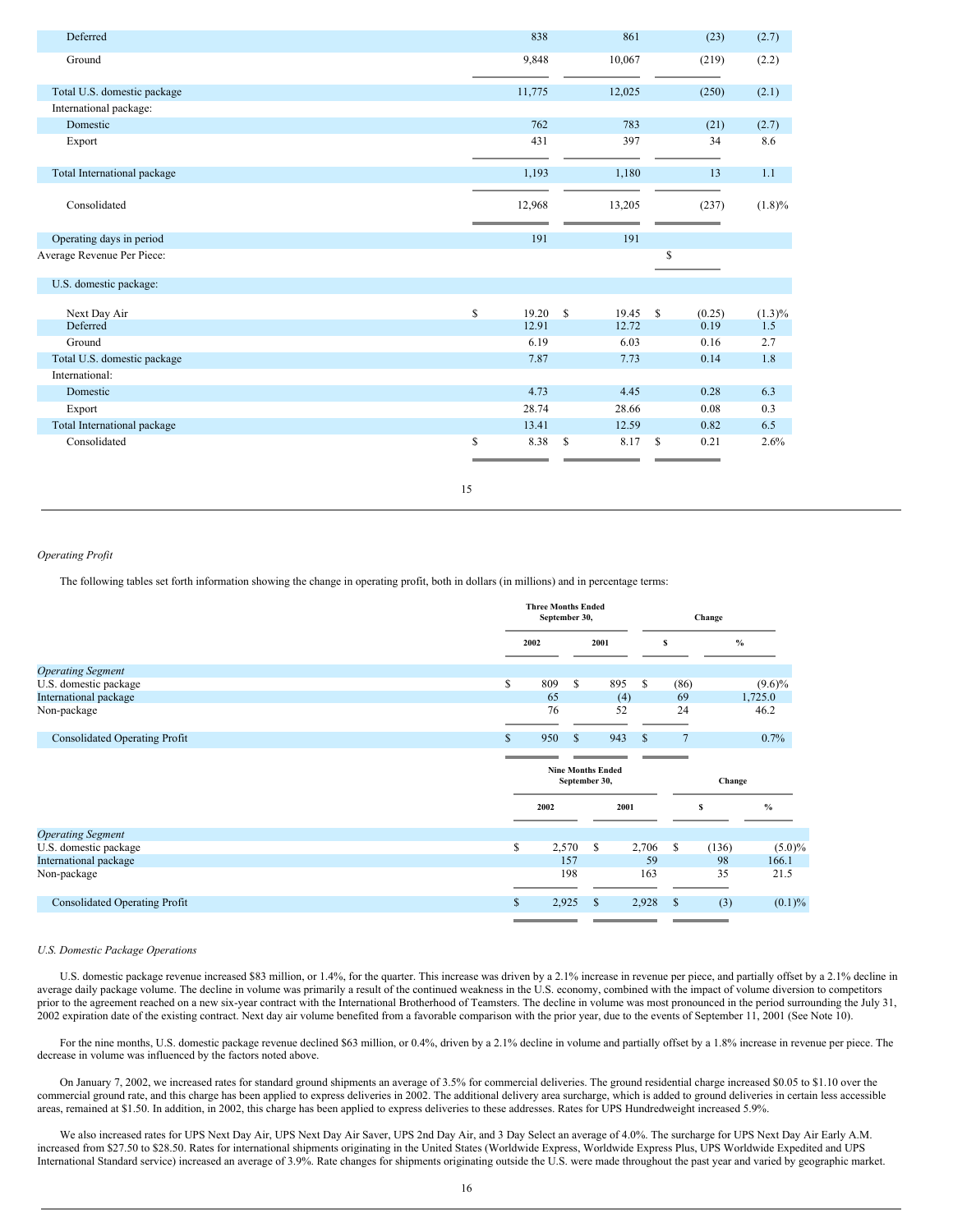An index-based fuel surcharge, which became effective December 10, 2001, continued and resets on a monthly basis since February 2002. It replaced a fixed fuel surcharge of 1.25%, which was originally implemented prior to 2001. The index-based surcharge is based on the National U.S. Average On-Highway Diesel Fuel Prices as reported by the U.S. Department of Energy. Based on published rates, the average fuel surcharge for the third quarter of 2002 was 0.75% and for the nine months was 0.66%.

U.S. domestic package operating profit decreased \$86 million, or 9.6%, for the quarter (\$136 million, or 5.0%, year-to-date) primarily due to the decrease in average daily volume discussed previously and an increase in operating expenses (discussed further below). In the third quarter of 2001, we recorded a credit to expense related to the Air Transportation Safety and System Stabilization Act, which benefited this segment by \$14 million (See Note 10).

#### *International Package Operations*

For the third quarter, international package revenue improved \$172 million, or 17%, due primarily to volume growth for our export products and strong revenue per piece improvements, a portion of which can be attributed to the impact of currency. This volume growth was driven primarily by the Europe and Asia-Pacific regions, each of which saw export volume increases of 15%. In total, international package average daily volume increased 1.8% and average revenue per piece increased 13.2% (6.9% currency-adjusted).

For the nine months ended September 30, 2002, revenue was up \$246 million, or 7.8%, and was driven by the growth in export volume discussed above. On a year-to-date basis, international package average daily volume increased 1.1% and average revenue per piece increased 6.5% (5.3% currency-adjusted).

The improvement in operating profit for our international package operations was \$69 million for the quarter, \$11 million of which was due to currency fluctuations. Year-to-date, operating profit was up \$98 million, or 166%, \$6 million of which was due to currency fluctuations. In general, the increase in operating profit was primarily due to strong export volume growth and revenue per piece increases. International package operating profit also benefited by \$2 million for the quarter, and \$9 million year-to-date, from the elimination of goodwill amortization in 2002, as discussed in Note 8. In the third quarter of 2001, we recorded a credit to expense related to the Air Transportation Safety and System Stabilization Act, which benefited this segment by \$23 million (see Note 10).

#### *Non-Package Operations*

Non-package revenue increased \$101 million, or 17.4%, for the quarter and \$508 million, or 35.6%, for the year-to-date period. For the quarter, 6.3% of this revenue growth was due to acquisitions and the remaining 11.1% was due to organic growth of the business. For the year-to-date period, 29.8% of revenue growth was due to acquisitions, while 5.9% was due to organic growth.

UPS Logistics Group revenue was up 41.5% for the quarter of which approximately half was due to acquisitions, primarily our UNI-DATA subsidiary in Germany, acquired last August. On a year-to-date basis, Logistics Group revenue was up 44.3% of which over half was due to acquisitions. UPS Freight Services revenue growth was flat during the quarter, as the comparison to the prior year was hindered by the exclusion of the FedEx brokerage business that was sold earlier this year. Adjusting for the impact of this event, Freight Services would have reported a mid single digit revenue increase. On a year-to-date basis, Freight Services revenue grew \$208 million, or 42.4%, primarily due to having nine full months of revenue from Fritz, which was acquired in May 2001.

The increase in non-package operating profit for the quarter, and year-to-date, was primarily due to higher operating profits from our Freight Services business combined with a \$19 million reduction in

```
17
```
goodwill expense (\$42 million year-to-date) as a result of the elimination of goodwill amortization in 2002, as discussed in Note 8.

#### *Operating Expenses and Operating Margin*

Consolidated operating expenses increased by \$349 million, or 5.4%, for the quarter. Compensation and benefits increased by 5.0% during the quarter, primarily due to increased costs associated with health and retirement benefits. Other operating expenses increased by 6.3% during the quarter, largely due to increased advertising expenses and the \$37 million reduction to expense in 2001 for the reimbursement associated with the Air Transportation Safety and System Stabilization Act (See Note 10).

Operating expenses increased by \$694 million, or 3.6%, for the year-to-date period. The non-package segment accounted for the majority of these increases (up \$473 million), principally due to acquisitions that we completed during the first nine months of 2001.

Our operating margin, defined as operating profit as a percentage of revenue, decreased from 12.7% during the third quarter of 2001 to 12.3% during the third quarter of 2002. This decline is primarily due to a 170 basis point decline in the operating margin for our U.S. domestic package segment, which experienced a volume-driven decline in profit.

For the first nine months of the year, our operating margin decreased from 13.1% in 2001 to 12.7% during 2002. This decline was also affected by the decrease in domestic profitability discussed above.

## *Investment Income/Interest Expense*

The decrease in investment income of \$14 million for the third quarter of 2002 (\$82 million year-to-date) is primarily due to a combination of lower interest rates and lower balances available for investment in 2002. The \$15 million decline in interest expense for the third quarter and year-to-date is primarily the result of lower interest rates on variable rate debt.

#### *Net Income and Earnings Per Share*

Net income for the third quarter of 2002 was \$578 million, an increase of \$10 million from \$568 million in the third quarter of 2001, resulting in an increase in diluted earnings per share from \$0.50 in 2001 to \$0.51 in 2002. Adjusting for the effects of goodwill amortization, our net income for the third quarter of 2001 would have been \$586 million, or \$0.51 per diluted share (see Note 8).

Net income for the first nine months of 2002 was \$1.752 billion, a decrease of \$2 million from \$1.754 billion in the first nine months of 2001. However, due to a decrease in the weighted average shares outstanding, diluted earnings per share increased from \$1.53 in 2001 to \$1.55 in 2002. The 2001 results reflect a non-recurring FAS 133 cumulative expense adjustment, net of tax, of \$26 million. Excluding the impact of this non-recurring item and adjusting for the effects of goodwill amortization, our net income for the first nine months of 2001 would have been \$1.821 billion, or \$1.59 per diluted share.

#### *Liquidity and Capital Resources*

Our primary source of liquidity is our cash flow from operations. We maintain significant cash, cash equivalents, marketable securities and short-term investments, amounting to \$2.65 billion at September 30, 2002.

As part of our continuing share repurchase program, \$1.0 billion was authorized for share repurchases in February 2002, of which \$719 million was still available as of September 30, 2002.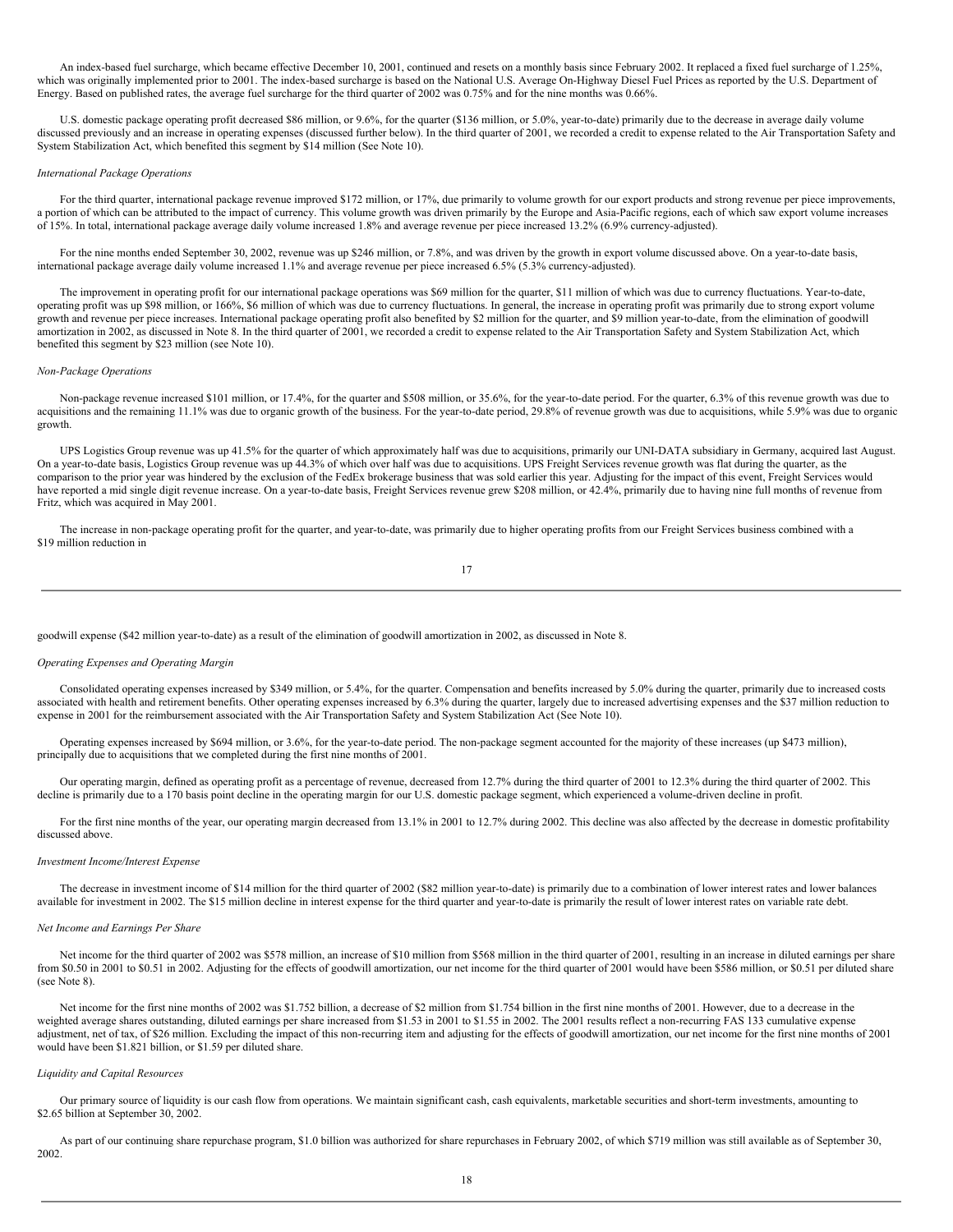We maintain two commercial paper programs under which we are authorized to borrow up to \$7.0 billion. Approximately \$1.22 billion was outstanding under these programs as of September 30, 2002. The entire balance outstanding has been classified as a current liability. The average interest rate on the amount outstanding at September 30, 2002 was 1.72%. In addition, we maintain an extendible commercial notes program under which we are authorized to borrow up to \$500 million. No amounts were outstanding under this program at September 30, 2002.

We maintain two credit agreements with a consortium of banks. These agreements provide revolving credit facilities of \$1.25 billion each, with one expiring on April 24, 2003 and the other on April 27, 2005. Interest on any amounts we borrow under these facilities would be charged at 90-day LIBOR plus 15 basis points. There were no borrowings under either of these agreements as of September 30, 2002.

We also maintain a \$1.0 billion European medium-term note program. Under this program, we may issue notes from time to time, denominated in a variety of currencies. No amounts were outstanding under this program at September 30, 2002.

We have a \$2.0 billion shelf registration statement under which we may issue debt securities in the United States. There was approximately \$1.48 billion issued under this shelf registration statement at September 30, 2002. As of September 30, 2002, \$838 million in notes have been issued under the UPS Notes program. These notes have various terms and maturities, all with fixed interest rates. The notes are callable at various stated times after issuance, and \$200 million of the notes have been called since the inception of the program. As of September 30, 2002, \$638 million in UPS Notes were outstanding.

On August 9, 1999, the United States Tax Court held that we were liable for tax on income of Overseas Partners Ltd. ("OPL"), a Bermuda company that had reinsured excess value ("EV") package insurance purchased by our customers beginning in 1984, and that we were liable for additional tax for the 1983 and 1984 tax years. The Court held that for the 1984 tax year we were liable for taxes of \$31 million on income reported by OPL, penalties and penalty interest of \$93 million, and interest for a total after-tax exposure estimated at approximately \$246 million.

On June 20, 2001, the United States Court of Appeals for the Eleventh Circuit reversed the Tax Court's decision. On September 13, 2001, the Eleventh Circuit denied the IRS's petition to have the appeal reheard en banc. The IRS did not appeal the case to the U.S. Supreme Court and, consequently, the case has been remanded to the Tax Court to consider alternative arguments raised by the parties. At this time, we do not know what the outcome of the remanded proceedings in the Tax Court will be.

The IRS has taken similar positions to those advanced in the Tax Court decision for tax years subsequent to 1984. Tax years 1985 through 1990 currently are docketed in the Tax Court, although no trial date has been set pending resolution of the case that covers the 1984 year. Further, the IRS has issued a report asserting similar positions for the 1991 through 1994 tax years, and we expect the IRS to take similar positions for tax years 1995 through 1999.

In May 2002, we began settlement discussions with the IRS pursuant to mediation conducted by a judge of the Tax Court. Although these settlement discussions are still in process, we and the IRS have reached a tentative basis for settlement of all outstanding tax issues related to EV package insurance. If this tentative basis for settlement becomes final, we expect to receive a refund or credit of some of the amount we previously paid to the IRS.

Many steps are required before the amount of any refund or credit associated with the EV package insurance issues is determined or before a settlement would become final. These steps will likely take at least several months and could take substantially longer. There can be no assurance that the tentative basis for settlement will not materially change, or that it or any other settlement will be

19

approved and finalized. If we are unable to finalize a settlement, we intend to vigorously defend the remanded proceedings in the Tax Court.

There are other outstanding tax issues that are unrelated to EV package insurance for each tax year covered by the tentative basis for settlement. These issues are described below. The IRS will not issue refunds for a given tax year until all matters for that tax year are resolved. Accordingly, we will not be able to determine the availability, timing or amount of any potential refunds until these unrelated tax issues are concluded.

Therefore, since contingencies continue to exist and we cannot accurately predict the availability, timing or amount of a possible refund or credit, we are not in a position to reverse any portion of the tax assessment charges that we recorded after the August 1999 Tax Court decision.

The IRS has proposed adjustments, unrelated to the EV package insurance matters discussed above, regarding the allowance of deductions and certain losses, the characterization of expenses as capital rather than ordinary, the treatment of certain income, and our entitlement to the investment tax credit and the research tax credit in the 1985 through 1990 tax years. The proposed adjustments would result in \$37 million of additional income tax expense. Also, the IRS has issued a report taking a similar position with respect to some of these issues for each of the years from 1991 through 1994. This report proposes adjustments that would result in \$173 million in additional income tax expense. For the 1985 through 1994 tax years, unpaid interest on these adjustments through September 30, 2002 could aggregate up to approximately \$509 million, after the benefit of related tax deductions. We expect that we will prevail on substantially all of these issues. Specifically, we believe that our practice of expensing the items that the IRS alleges should have been capitalized is consistent with the practices of other industry participants. The IRS may take similar positions with respect to some of these issues for each of the years 1995 through 2001. The IRS's proposed adjustments include penalties and penalty interest. We believe that the possibility that such penalties and penalty interest will be sustained is remote. We believe that the eventual resolution of these issues will not have a material adverse effect on our financial condition, results of operations or liquidity.

We are named as a defendant in twenty-two pending lawsuits that seek to hold us liable for the collection of premiums for EV insurance in connection with package shipments since 1984. Based on state and federal tort, contract and statutory claims, these cases generally claim that we failed to remit collected EV premiums to an independent insurer; we failed to provide promised EV insurance; we acted as an insurer without complying with state insurance laws and regulations; and the price for EV insurance was excessive.

These actions were filed after the August 9, 1999 Tax Court decision. As discussed above, on June 20, 2001, the U.S. Court of Appeals for the Eleventh Circuit ruled in our favor and reversed the Tax Court decision.

These twenty-two cases have been consolidated for pre-trial purposes in a multi-district litigation proceeding ("MDL Proceeding") in federal court in New York. The Court has ruled on the pending motions to dismiss, granting our motion to dismiss with respect to all of the plaintiffs' tort claims and all of their breach of contract claims prior to August 26, 1994. Claims asserted under specific federal statutes, and breach of contract claims commencing on August 26, 1994, may proceed at this time. UPS intends to continue to seek dismissal of these remaining claims.

The defendants in the MDL Proceeding, including UPS, have stipulated to conditional certification of a plaintiff class in most of the lawsuits challenging the EV insurance program for UPS shippers. Class certification is a procedural step that allows claims to be resolved at one time as to all potential claimants; it does not depend on or reflect the merits of the underlying claims. Defendants may move later to set aside or modify the class certification.

The cases subject to the class certification stipulation will proceed to a single trial before the federal court presiding over the MDL Proceeding, instead of being returned for trial to the numerous federal courts around the country from which they were transferred. In addition, plaintiffs in the five cases with pending motions to remand to state court have withdrawn these motions.

We believe that the allegations in these cases have no merit and intend to continue to defend them vigorously. The ultimate resolution of these cases cannot presently be determined.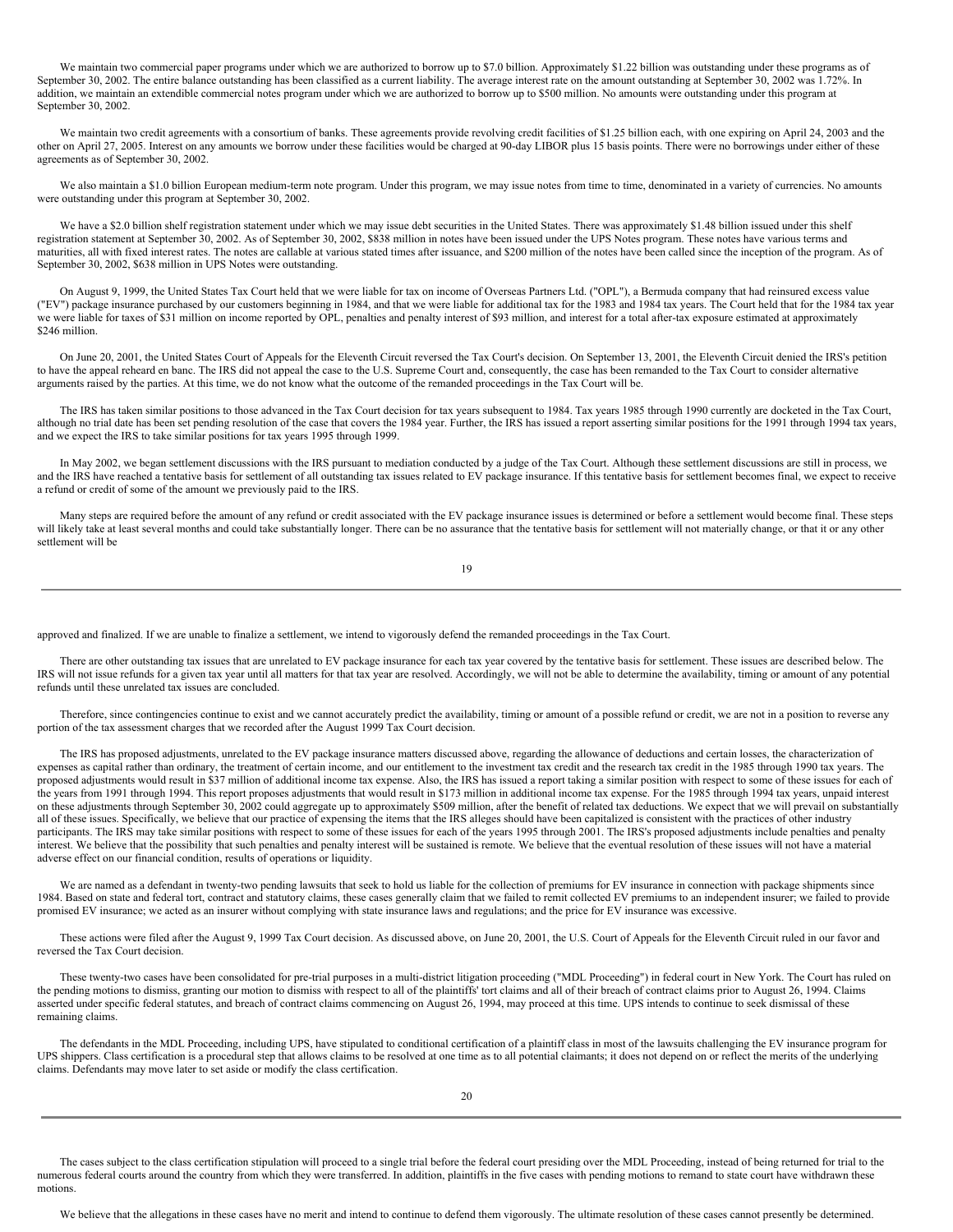In addition, we are a defendant in various other lawsuits that arose in the normal course of business. We believe that the eventual resolution of these cases will not have a material adverse effect on our financial condition, results of operations or liquidity.

Due to the events of September 11, 2001, increased security requirements for air carriers may be forthcoming; however, we do not anticipate that such measures will have a material adverse effect on our financial condition, results of operations or liquidity. In addition, our insurance premiums have risen and we have taken several actions, including self-insuring certain risks, to mitigate the expense increase.

As of December 31, 2001, we had approximately 232,500 employees (64% of total employees) employed under a national master agreement and various supplemental agreements with local unions affiliated with the International Brotherhood of Teamsters ("Teamsters"). On October 7, 2002, the Teamsters ratified a new master agreement with UPS that runs through July 31, 2008. The new agreement is retroactive to August 1, 2002. The majority of our pilots are employed under a collective bargaining agreement with the Independent Pilots Association, which becomes amendable January 1, 2004. Our airline mechanics are covered by a collective bargaining agreement with Teamsters Local 2727, which becomes amendable on November 1, 2006. In addition, the majority of our ground mechanics who are not employed under agreements with the Teamsters are employed under collective bargaining agreements with the International Association of Machinists and Aerospace Workers. These agreements have various expiration dates between July 31, 2002 and May 31, 2003.

In November 2002, we announced rate increases, to take effect on January 6, 2003, that are in line with previous rate increases. We increased rates for standard ground shipments an average of 3.9% for commercial deliveries. The ground residential surcharge increased \$0.05 to \$1.25 over the commercial ground rate. The additional delivery area surcharge added to residential deliveries in certain less accessible areas increased to \$0.25 to \$1.75. Rates for UPS Hundredweight will increase 5.9%. In addition, we increased rates for UPS Next Day Air an average of 3.4% and increased rates for deferred services by 4.5%. Rates for international shipments originating in the United States (Worldwide Express, Worldwide Express Plus, UPS Worldwide Expedited and UPS International Standard service) increased an average of 3.9%. Rate changes for shipments originating outside the U.S. were made throughout the past year and varied by geographic market. The indexed-based fuel surcharge remains in effect, and is currently at 1.25%.

We believe that funds from operations and borrowing programs will provide adequate sources of liquidity and capital resources to meet our expected long-term needs for the operation of our business, including anticipated capital expenditures such as commitments for aircraft purchases, through 2009.

At September 30, 2002, we had unfunded loan commitments totaling \$710 million, consisting of standby letters of credit of \$41 million and other unfunded lending commitments of \$669 million.

#### *New Accounting Pronouncements*

Effective January 1, 2002, we adopted FASB Statement No. 142 "Goodwill and Other Intangible Assets" (FAS 142). Under the provisions of FAS 142, goodwill and intangible assets with indefinite lives are no longer amortized, but rather are subjected to periodic impairment testing. The transitional impairment test required by FAS 142 is a two-step process. The first step involves estimating the fair

value of each reporting unit that has goodwill assigned to it and comparing the estimated fair value to the reporting unit's carrying value. A second step is required if the reporting unit's estimated fair value is less than its carrying value. The second step of the impairment test involves estimating the fair value of the goodwill and comparing that estimate to the goodwill's carrying value. A shortfall of the goodwill's fair value below carrying value represents the amount of goodwill impairment.

We have completed the first step of the impairment testing described above, but we have not completed the second step. Our approach to determining fair value is primarily based on the use of a discounted cash flow methodology. Pursuant to the results of the first step, there is an indication we may have some limited impairment within our Non-Package segment. The amount of impairment will be determined upon completion of the second step of the impairment test, which will occur by year-end 2002.

Goodwill amortization ceased upon the implementation of FAS 142 on January 1, 2002. See Note 8 to the accompanying consolidated financial statements for a summary of the impact goodwill amortization had on 2001 income and earnings per share.

In June 2002, the FASB issued Statement No. 146 "Accounting for Costs Associated with Exit or Disposal Activities" (FAS 146). FAS 146 provides guidance on the recognition and measurement of liabilities associated with exit or disposal activities and requires that such liabilities be recognized when incurred. This statement is effective for exit or disposal activities initiated on or after January 1, 2003. We are currently evaluating the potential impact of this statement.

#### *Forward-Looking Statements*

Except for historical information contained herein, "Management's Discussion and Analysis of Financial Condition and Results of Operations," "Liquidity and Capital Resources" and other parts of this report contain "forward-looking" statements within the meaning of Section 27A of the Securities Act of 1933 and Section 21E of the Securities Exchange Act of 1934. Such forward-looking statements involve certain risks and uncertainties, including statements regarding the intent, belief or current expectations of UPS and its management regarding strategic directions, prospects and future results. Certain factors may cause actual results to differ materially from those contained in the forward-looking statements, including economic and other conditions in the markets in which we operate, governmental regulations, our competitive environment, strikes, work stoppages and slowdowns (or customer behavior in anticipation of such events), increases in aviation and motor fuel prices, cyclical and seasonal fluctuations in our operating results, and other risks discussed in our Form 10-K and other filings with the Securities and Exchange Commission, which discussions are incorporated herein by reference.

#### <span id="page-12-0"></span>**Item 3. Quantitative and Qualitative Disclosures About Market Risk**

We are exposed to market risk from changes in foreign currency exchange rates, interest rates, equity prices, and certain commodity prices. All of this market risk arises in the normal course of business, as we do not engage in speculative trading activities. In order to manage the risk arising from these exposures, we utilize a variety of foreign exchange, interest rate, equity and commodity forward contracts, options, and swaps.

Our market risks, hedging strategies, and financial instrument positions at September 30, 2002 are similar to those disclosed in our Annual Report on Form 10-K for the year ended December 31, 2001. During the first nine months of 2002, we issued a total of \$346 million of fixed rate notes with various maturities under our UPS Notes program. All of these fixed rate notes were effectively converted to floating interest rates using interest rate swaps. The notes are callable at various stated times after issuance, and \$200 million of the notes were called in the first nine months of 2002.

The total fair value asset (liability) of our derivative financial instruments, including derivatives added during the first nine months of 2002, is summarized in the following table (in millions):

|                                  |  | September 30,<br>2002    | December 31,<br>2001 |      |
|----------------------------------|--|--------------------------|----------------------|------|
| <b>Energy Derivatives</b>        |  | 31                       |                      | (27) |
| <b>Currency Derivatives</b>      |  | $\overline{\phantom{a}}$ |                      |      |
| <b>Interest Rate Derivatives</b> |  | (66)                     |                      | (74) |
| <b>Investment Derivatives</b>    |  | 221                      |                      | 214  |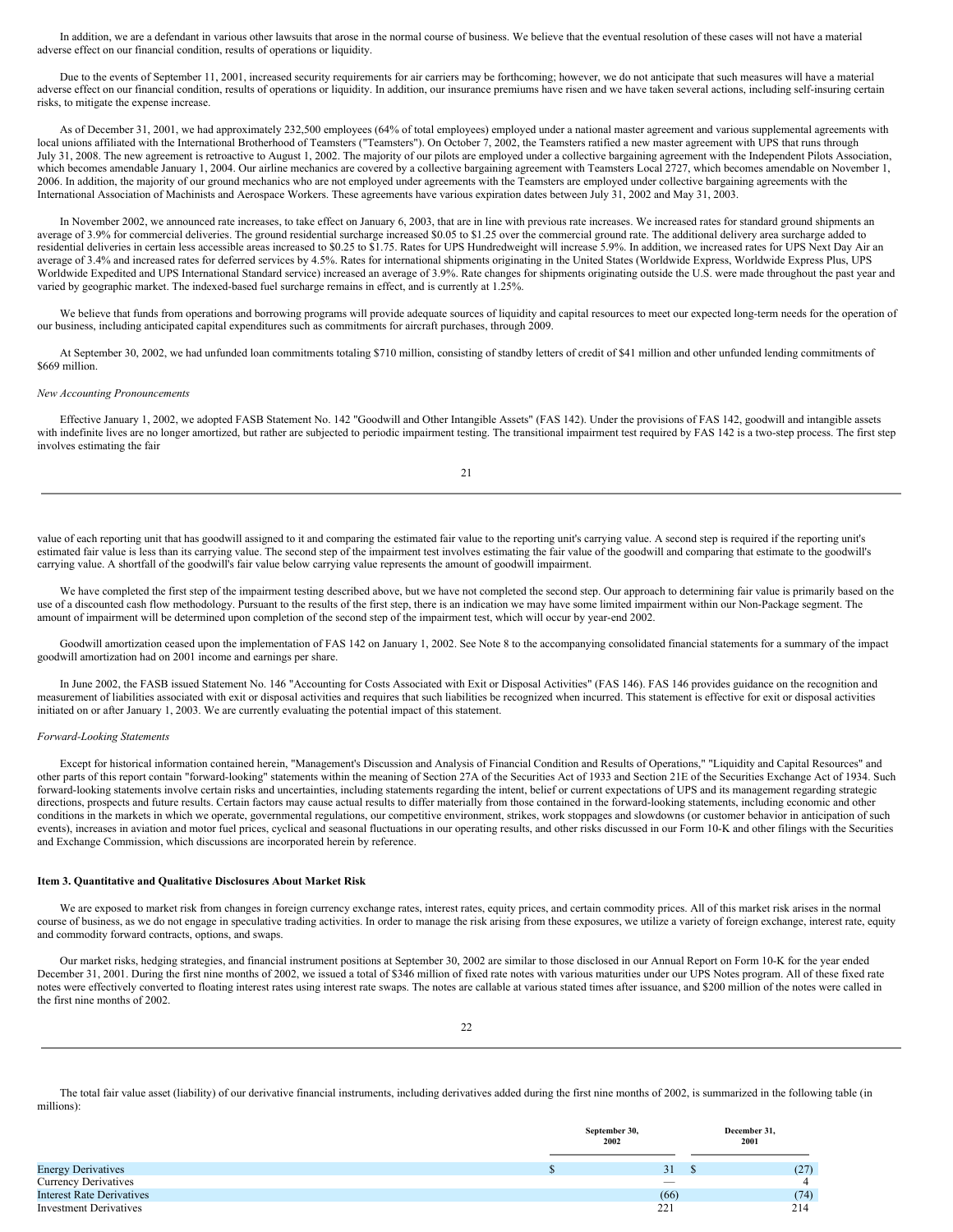The forward contracts, swaps, and options previously discussed contain an element of risk that the couterparties may be unable to meet the terms of the agreements. However, we minimize such risk exposures for these instruments by limiting the counterparties to large banks and financial institutions that meet established credit guidelines. We do not expect to incur any losses as a result of counterparty default.

The information concerning market risk under the sub-caption "Market Risk" of the caption "Management's Discussion and Analysis" on pages 29-31 of our consolidated financial statements contained in our Annual Report on Form 10-K for the year ended December 31, 2001, is hereby incorporated by reference in this Quarterly Report on Form 10-Q.

#### <span id="page-13-0"></span>**Item 4. Controls and Procedures**

During the 90-day period prior to the filing date of this report, management, including the Company's Chief Executive Officer and Chief Financial Officer, evaluated the effectiveness of the design and operation of the Company's disclosure controls and procedures. Based upon, and as of the date of, that evaluation, the Chief Executive Officer and Chief Financial Officer concluded that the disclosure controls and procedures were effective, in all material respects, to ensure that information required to be disclosed in the reports the Company files and submits under the Exchange Act is recorded, processed, summarized and reported as and when required.

There have been no significant changes in the Company's internal controls or in other factors that could significantly affect internal controls subsequent to the date the Company carried out its evaluation. There were no significant deficiencies or material weaknesses identified in the evaluation and therefore, no corrective actions were taken.

<span id="page-13-1"></span> $23$ 

# **PART II. OTHER INFORMATION**

## <span id="page-13-2"></span>**Item 1. Legal Proceedings**

For a discussion of legal proceedings affecting us and our subsidiaries, please see Note 4 to our unaudited consolidated financial statements contained herein.

#### <span id="page-13-3"></span>**Item 6. Exhibits and Reports on Form 8-K**

#### **(A) Exhibits:**

99.1—Certificate of the Chief Executive Officer Pursuant to 18 U.S.C. Section 1350, as Adopted Pursuant to Section 906 of the Sarbanes-Oxley Act of 2002.

99.2—Certificate of the Chief Financial Officer Pursuant to 18 U.S.C. Section 1350, as Adopted Pursuant to Section 906 of the Sarbanes-Oxley Act of 2002.

#### **(B) Reports on Form 8-K:**

The Company filed a Form 8-K Current Report on July 11, 2002 (Date of Earliest Event Reported: July 10, 2002), providing an update to second quarter operating and financial performance and an update to ongoing labor negotiations.

The Company filed a Form 8-K Current Report on July 12, 2002 (Date of Earliest Event Reported: July 12, 2002), reporting second quarter financial results and the planned registration of a secondary public offering associated with the inclusion of the Company's Class B common stock in the Standard & Poor's 500 Index.

The Company filed a Form 8-K Current Report on July 17, 2002 (Date of Earliest Event Reported: July 16, 2002), reporting that the Company had reached a tentative agreement with the International Brotherhood of Teamsters on a new six-year labor contract to replace the agreement expiring on July 31, 2002.

24

## <span id="page-13-4"></span>**SIGNATURES**

Pursuant to the requirements of the Securities Exchange Act of 1934, the registrant has duly caused this report to be signed on its behalf by the undersigned thereunto duly authorized.

UNITED PARCEL SERVICE, INC. (Registrant)

Date: November 14, 2002 By: /s/ D. SCOTT DAVIS

D. Scott Davis *Senior Vice President, Treasurer and Chief Financial Of icer (Duly Authorized Of icer and Principal Financial Of icer)*

<span id="page-13-5"></span>25

## **United Parcel Service, Inc. and Subsidiaries**

## **Certifications**

I, Michael L. Eskew, certify that:

1. I have reviewed this quarterly report on Form 10-Q of United Parcel Service, Inc.;

- 2. Based on my knowledge, this quarterly report does not contain any untrue statement of a material fact or omit to state a material fact necessary to make the statements made, in light of the circumstances under which such statements were made, not misleading with respect to the period covered by this quarterly report;
- 3. Based on my knowledge, the financial statements, and other financial information included in this quarterly report, fairly present in all material respects the financial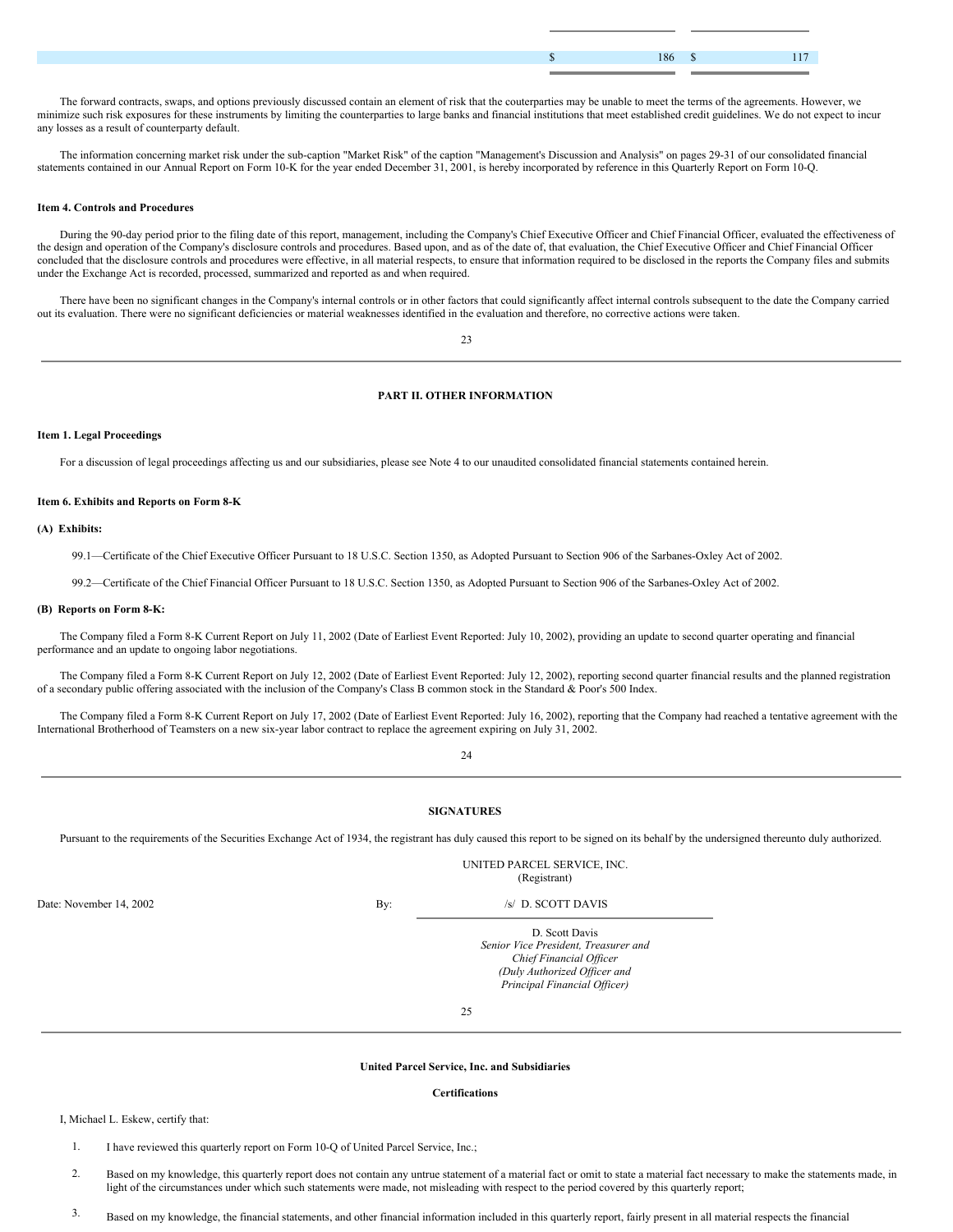condition, results of operations and cash flows of the registrant as of, and for, the periods presented in this quarterly report;

- 4. The registrant's other certifying officer and I are responsible for establishing and maintaining disclosure controls and procedures (as defined in Exchange Act Rules 13a-14 and 15d-14) for the registrant and have:
	- a. designed such disclosure controls and procedures to ensure that material information relating to the registrant, including its consolidated subsidiaries, is made known to us by others within those entities, particularly during the period in which this quarterly report is being prepared;
	- b. evaluated the effectiveness of the registrant's disclosures controls and procedures as of a date within 90 days prior to the filing date of this quarterly report (the "Evaluation Date"); and
	- c. presented in this quarterly report our conclusions about the effectiveness of the disclosure controls and procedures based on our evaluation as of the Evaluation Date;
- 5. The registrant's other certifying officer and I have disclosed, based on our most recent evaluation, to the registrant's auditors and the audit committee of the registrant's board of directors (or persons performing the equivalent function):
	- a. all significant deficiencies in the design or operation of internal controls which could adversely affect the registrant's ability to record, process, summarize and report financial data and have identified for the registrant's auditors any material weaknesses in internal controls; and
	- b. any fraud, whether or not material, that involves management or other employees who have a significant role in the registrant's internal controls; and
- 6. The registrant's other certifying officer and I have indicated in this quarterly report whether or not there were significant changes in internal controls or in other factors that could significantly affect internal controls subsequent to the date of our most recent evaluation, including any corrective actions with regard to significant deficiencies and material weaknesses.

Date: November 14, 2002

/s/ MICHAEL L. ESKEW

Michael L. Eskew *Chairman and Chief Executive Of icer*

<span id="page-14-0"></span>26

### **United Parcel Service, Inc. and Subsidiaries**

**Certifications**

I, D. Scott Davis, certify that:

- 1. I have reviewed this quarterly report on Form 10-Q of United Parcel Service, Inc.;
- 2. Based on my knowledge, this quarterly report does not contain any untrue statement of a material fact or omit to state a material fact necessary to make the statements made, in light of the circumstances under which such statements were made, not misleading with respect to the period covered by this quarterly report;
- 3. Based on my knowledge, the financial statements, and other financial information included in this quarterly report, fairly present in all material respects the financial condition, results of operations and cash flows of the registrant as of, and for, the periods presented in this quarterly report;
- 4. The registrant's other certifying officer and I are responsible for establishing and maintaining disclosure controls and procedures (as defined in Exchange Act Rules 13a-14 and 15d-14) for the registrant and have:
	- a. designed such disclosure controls and procedures to ensure that material information relating to the registrant, including its consolidated subsidiaries, is made known to us by others within those entities, particularly during the period in which this quarterly report is being prepared;
	- b. evaluated the effectiveness of the registrant's disclosures controls and procedures as of a date within 90 days prior to the filing date of this quarterly report (the "Evaluation Date"); and
	- c. presented in this quarterly report our conclusions about the effectiveness of the disclosure controls and procedures based on our evaluation as of the Evaluation Date;
- 5. The registrant's other certifying officer and I have disclosed, based on our most recent evaluation, to the registrant's auditors and the audit committee of the registrant's board of directors (or persons performing the equivalent function):
	- a. all significant deficiencies in the design or operation of internal controls which could adversely affect the registrant's ability to record, process, summarize and report financial data and have identified for the registrant's auditors any material weaknesses in internal controls; and
	- b. any fraud, whether or not material, that involves management or other employees who have a significant role in the registrant's internal controls; and
- 6. The registrant's other certifying officer and I have indicated in this quarterly report whether or not there were significant changes in internal controls or in other factors that could significantly affect internal controls subsequent to the date of our most recent evaluation, including any corrective actions with regard to significant deficiencies and material weaknesses.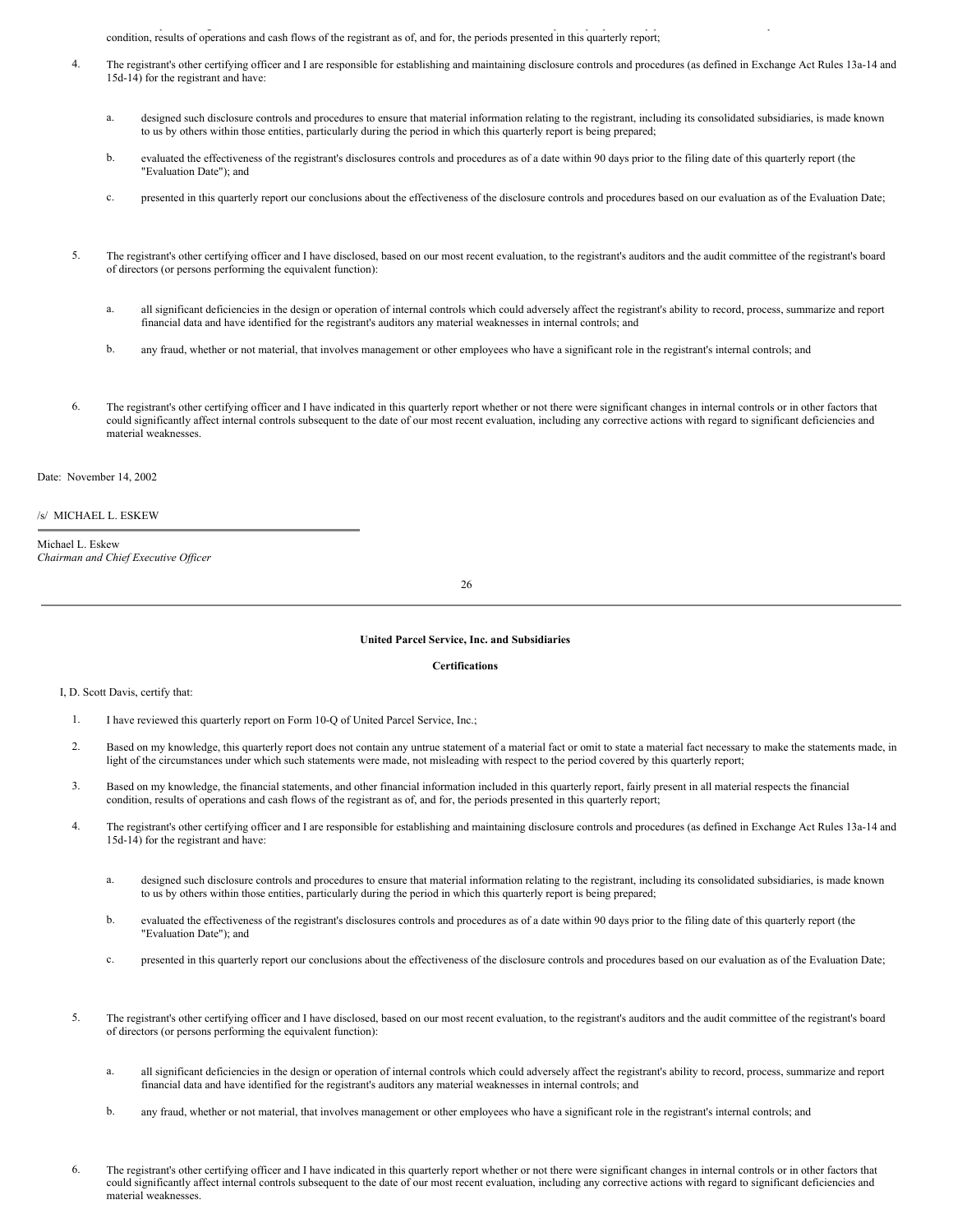Date: November 14, 2002

/s/ D. SCOTT DAVIS

D. Scott Davis *Chief Financial Of icer*

27

<span id="page-15-0"></span>QuickLinks

PART I. FINANCIAL [INFORMATION](#page-0-0)

Item 1. Financial [Statements](#page-0-1)

UNITED PARCEL SERVICE, INC. AND SUBSIDIARIES NOTES TO UNAUDITED [CONSOLIDATED](#page-3-0) FINANCIAL STATEMENTS

Item 2. [Management's](#page-7-0) Discussion and Analysis of Financial Condition and Results of Operations Item 3. [Quantitative](#page-12-0) and Qualitative Disclosures About Market Risk Item 4. Controls and [Procedures](#page-13-0)

PART II. OTHER [INFORMATION](#page-13-1)

Item 1. Legal [Proceedings](#page-13-2) Item 6. [Exhibits](#page-13-3) and Reports on Form 8-K

[SIGNATURES](#page-13-4)

United Parcel Service, Inc. and Subsidiaries [Certifications](#page-13-5) United Parcel Service, Inc. and Subsidiaries [Certifications](#page-14-0)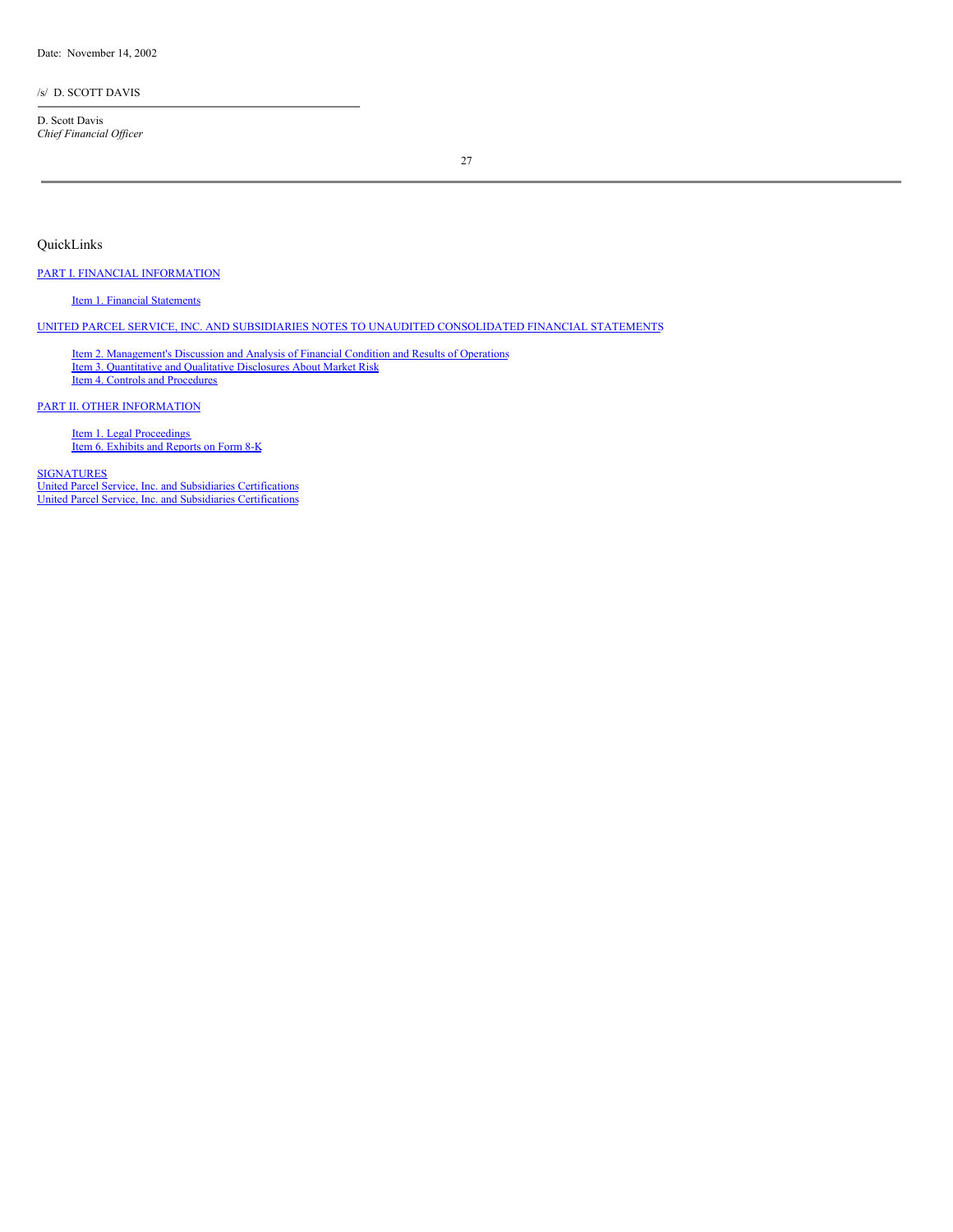## **CERTIFICATION PURSUANT TO 18 U.S.C. SECTION 1350, AS ADOPTED PURSUANT TO SECTION 906 OF THE SARBANES-OXLEY ACT OF 2002**

Pursuant to Section 906 of the Sarbanes-Oxley Act of 2002 and in connection with the Quarterly Report on Form 10-Q of United Parcel Service, Inc. (the "Corporation") for the period ended September 30, 2002, as filed with the Securities and Exchange Commission on the date hereof (the "Report"), the undersigned, the Chairman of the Board and Chief Executive Officer of the Corporation, certifies that:

- (1) The Report fully complies with the requirements of Section 13(a) or 15(d) of the Securities Exchange Act of 1934; and
- (2) The information contained in the Report fairly presents, in all material respects, the financial condition and results of operations of the Corporation.

/s/ MICHAEL L. ESKEW

Michael L. Eskew Chairman and Chief Executive Officer November 14, 2002